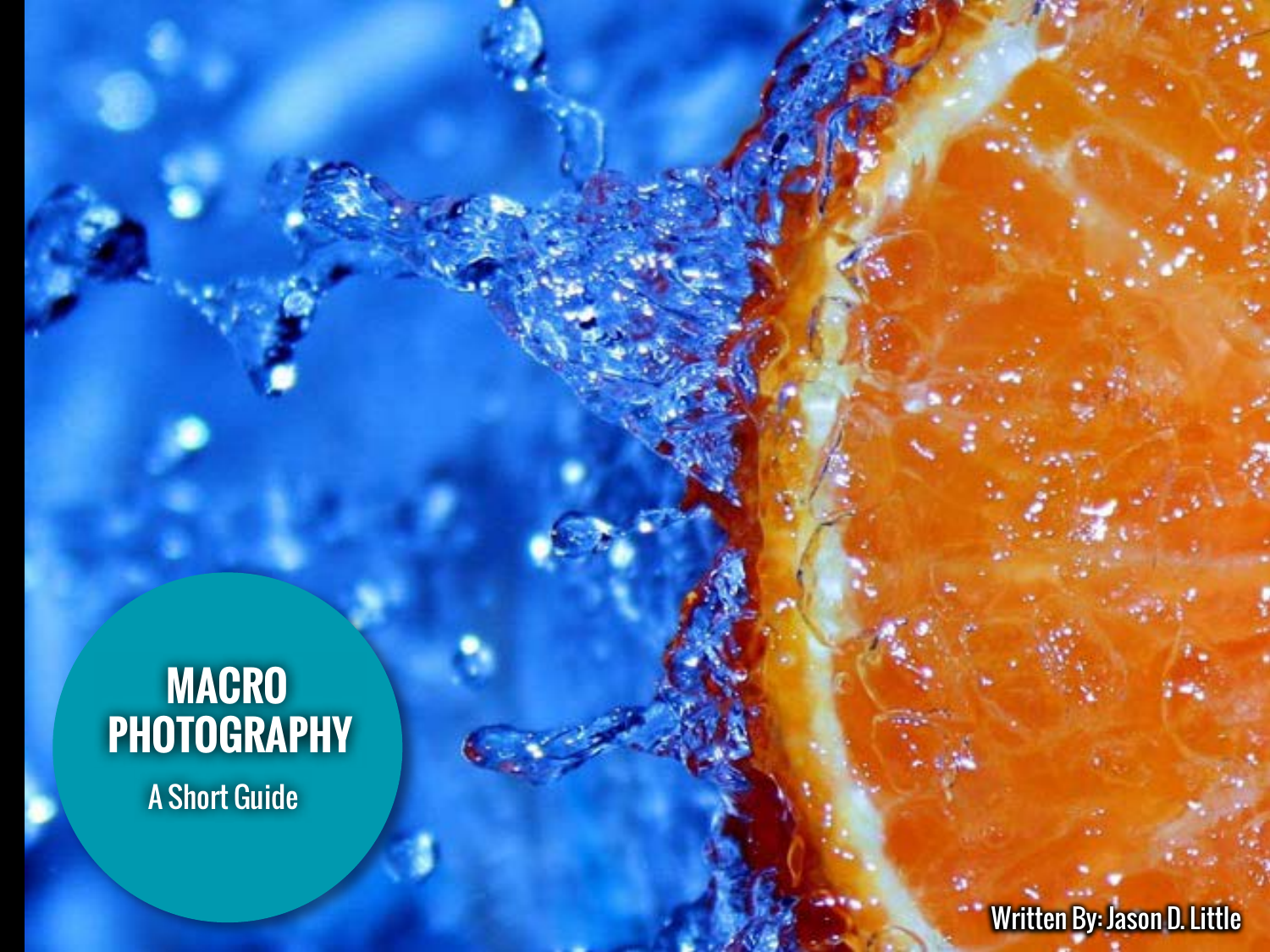### **CONTENTS**

- • [Tips for Successful Macro Photography](#page-2-0) >> p.03
- [Equipment matters -- sort of](#page-3-0) >> p.04
- [Get familiar with your subject](#page-6-0) >> p.07
- [Patience, patience, patience](#page-8-0) >> p.09
- [Light it up](#page-10-0)>> p.11
- [Effective aperture](#page-12-0)>> p.13
- [Depth of field](#page-14-0)>> p.15
- [Exposure](#page-16-0)>> p.17
- [Perfect focus](#page-18-0)>> p.19
- [A steady hand or a tripod?](#page-20-0)>> p.21
- [Extreme macro](#page-22-0)>> p.23
- [Learning to see](#page-24-0)>> p.25

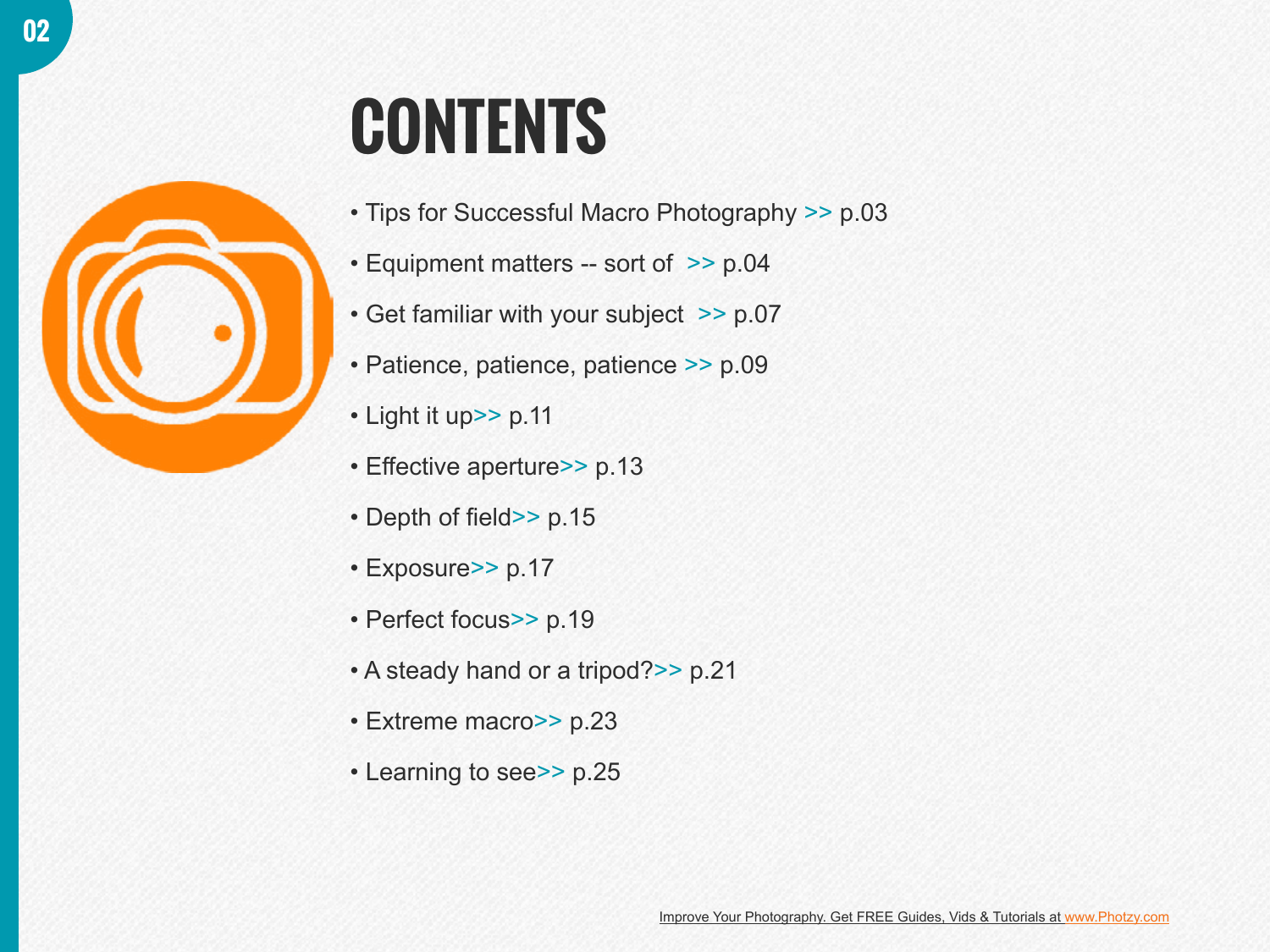### <span id="page-2-0"></span>"Macro photography is a photograph in which the subject is magnified to lifesize or greater..."

### **Tips for Successful Macro Photography**

Macro photography is often casually referred to as "close-up" photography. While it's probably a safe bet that no one is going to be shunned by their fellow photographers for tossing around such a loose definition, the classical definition of macro photography is a photograph in which the subject is magnified to life-size or greater (denoted by the ratio 1:1).

Typically, subjects of macro photography are very small, such as insects or flowers; larger objects may also prove useful as macro photography subjects if, for instance, you want to focus on some very specific, smaller detail of the large object in question.

 Macro photography can be incredibly fun and rewarding, but it can also be a challenge. While I don't profess to be any sort of macro wizard, I have acquired a comfortable level of proficiency and I am inspired to share my knowledge with those who may be looking to take the plunge into the sometimes strange, always awe inspiring world of macro photography.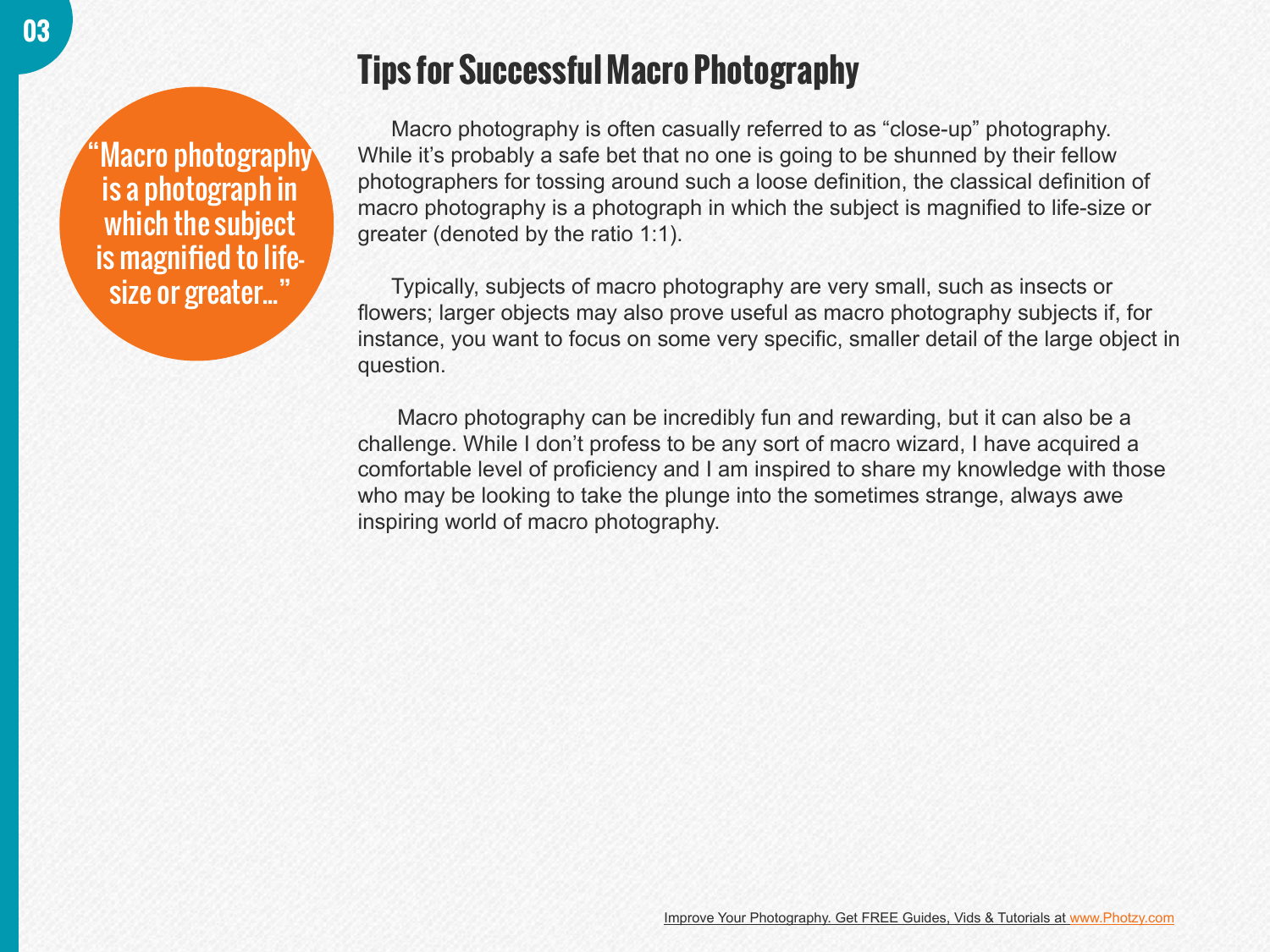### <span id="page-3-0"></span>**Equipment matters ... sort of**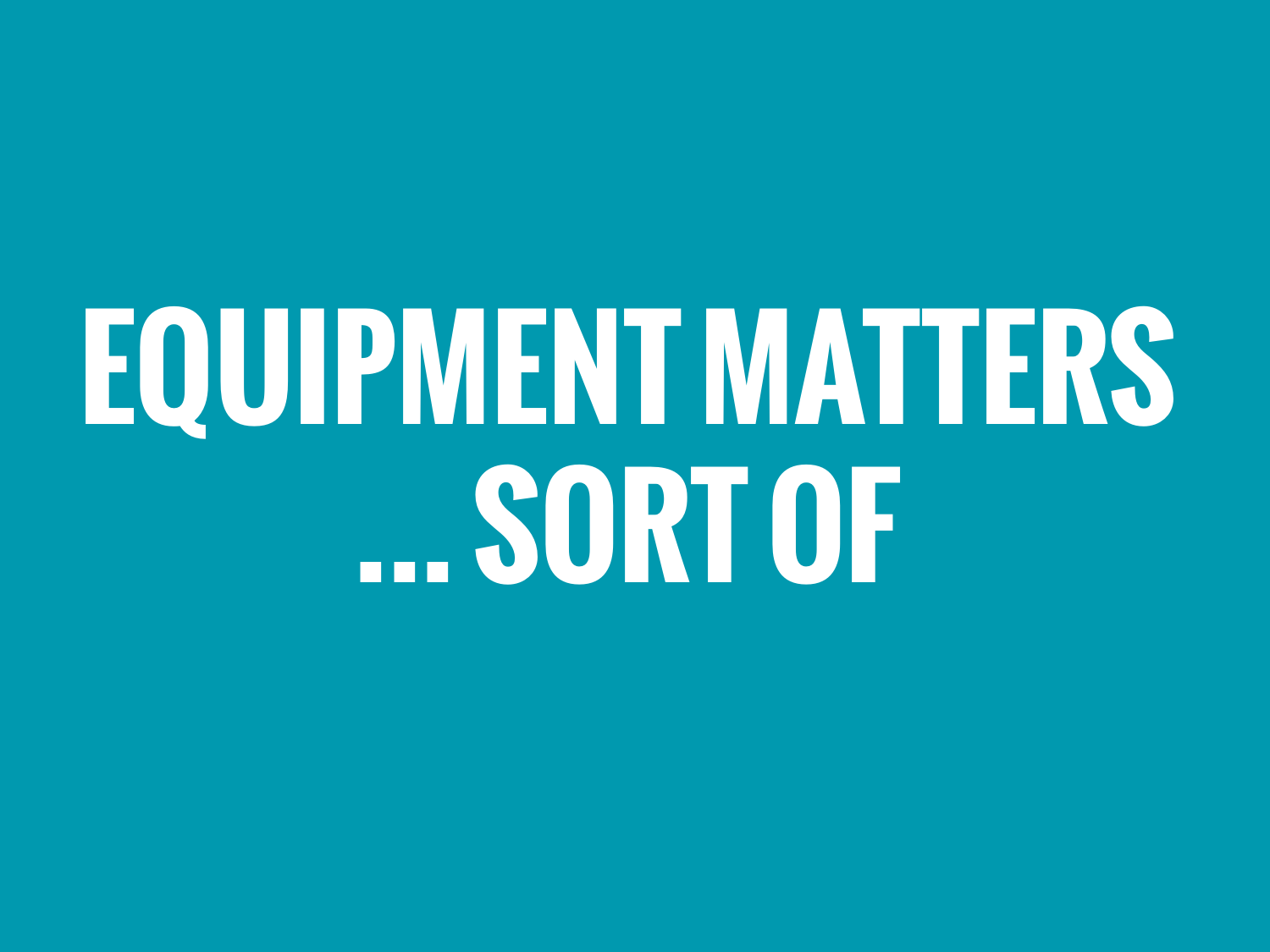### **Equipment Matters - Sort of**

Whether you're using a decent point-and-shoot or the latest full-frame flagship camera of your preferred manufacturer, just about anyone can get a cool close-up shot of a blade of grass drenched in beads of morning dew. In order to realize the full potential in such a shot (and make it a "true" macro), however, some specialized equipment is certain to be of great benefit.

Assuming you are using a DSLR, your best bet is to obtain a dedicated macro lens. Let's take a look at each of the three categories that macro lenses are generally identified by:

### **Short Macro (30mm-50mm).**

Short macro lenses are typically lightweight and small in size, obvious advantages in terms of convenience and portability. On the downside, you are faced with a shorter working distance (6 inches/15.24 cm or less), meaning you will find it especially difficult -- if not impossible -- to shoot jittery creatures who are going to be scared off by the intrusion of you and your camera. Additionally, since a short lens requires you to get physically closer to your subject, you run the risk of blocking out your light source.

### **Standard Macro (60mm-105mm).**

Perhaps the most common focal length, standard macro lenses give you more breathing room when it comes to working distance (anywhere from 9 to 12 inches/22.86 to 30.48 cm). A lens in this range may also prove to be economically and functionally more valuable, as many photographers use their standard macro lenses for portrait work as well.

"Just about anyone can get a cool closeup shot of a blade of grass drenched in beads of morning dew...."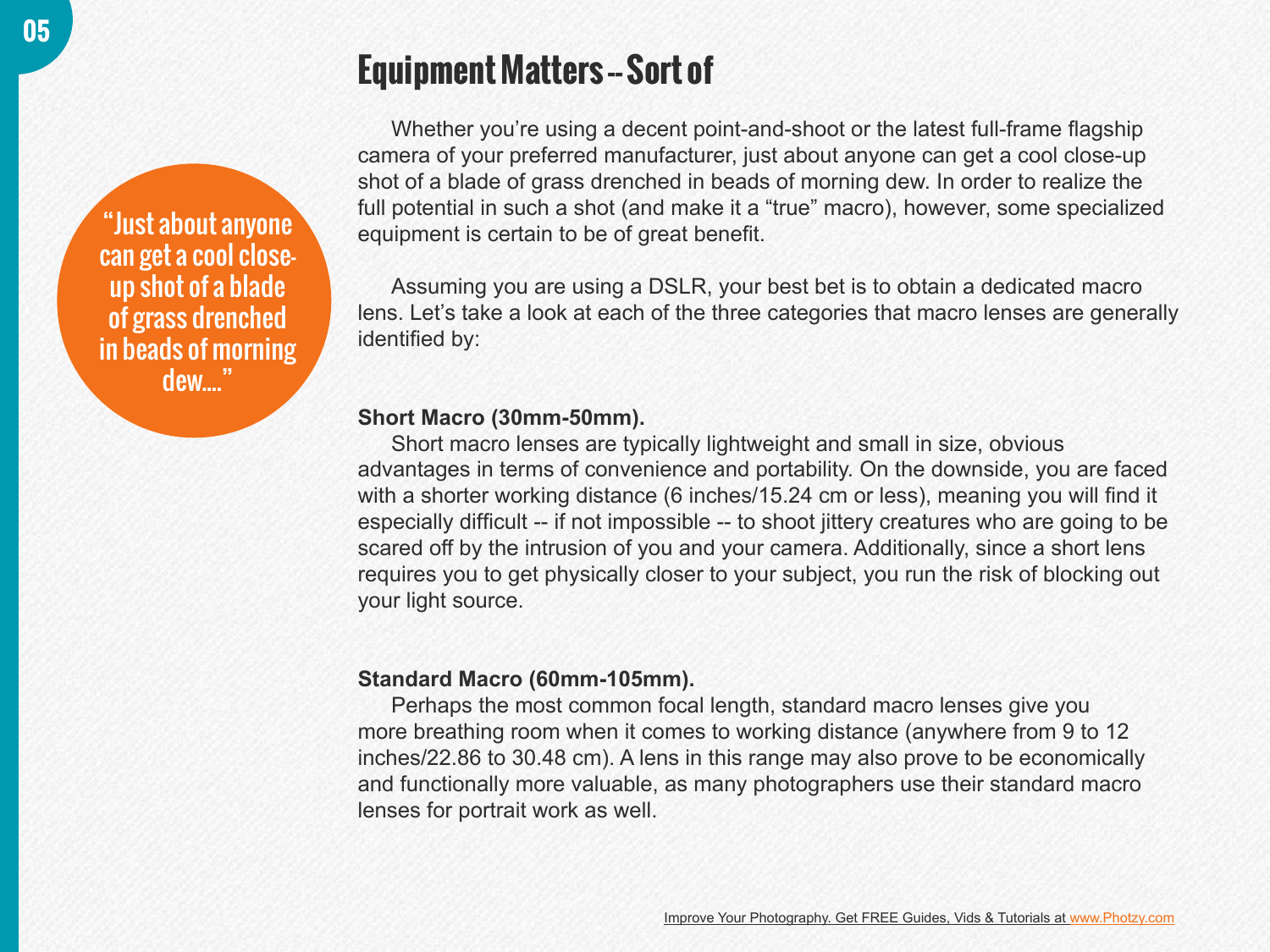These macro lenses are bigger, heavier, and considerably more expensive than their shorter counterparts, but provide you with a very comfortable and versatile working distance of up to 2 feet (60.96 cm).

If your budget won't allow for a new lens, you can try one of the following 3 alternatives:

#### **Close-up lens.**

A close-up lens screws onto the front of any regular lens (like a filter), working essentially like a magnifying glass, bringing the subject closer to the camera, thus making the image of the subject larger. While a close-up lens can be obtained for much cheaper than a macro lens, one of the major disadvantages is that it places additional glass between the camera and the subject. This has the tendency to decrease image quality.

### **Extension tubes.**

An extension tube is a hollow cylinder, made of metal or plastic, that is placed between the camera and a lens. Inserting this extra distance allows the lens to focus more closely and increases magnification of the subject. With an extension tube you are not introducing any additional glass elements to the setup, but because an extension tube causes a lens to focus closer than it was designed for, you will likely see some image quality degradation as a result.

#### **Reverse-lens macro.**

This technique involves using a reversing ring to mount a prime or standard kit lens to your camera...backwards. Under normal use, the lens would focus distant light in such a manner that the accompanying image is small enough to be recorded by the camera's sensor. By attaching the lens backwards, the process is reversed and images is magnified. The main drawback associated with this technique is that you are forced to work at the maximum aperture of the lens, as most modern/ electronic focusing lenses do not feature a manual aperture ring.

"Reverse-lens macro: This technique involves using a reversing ring to mount a prime or standard kit lens to your camera...backwards..."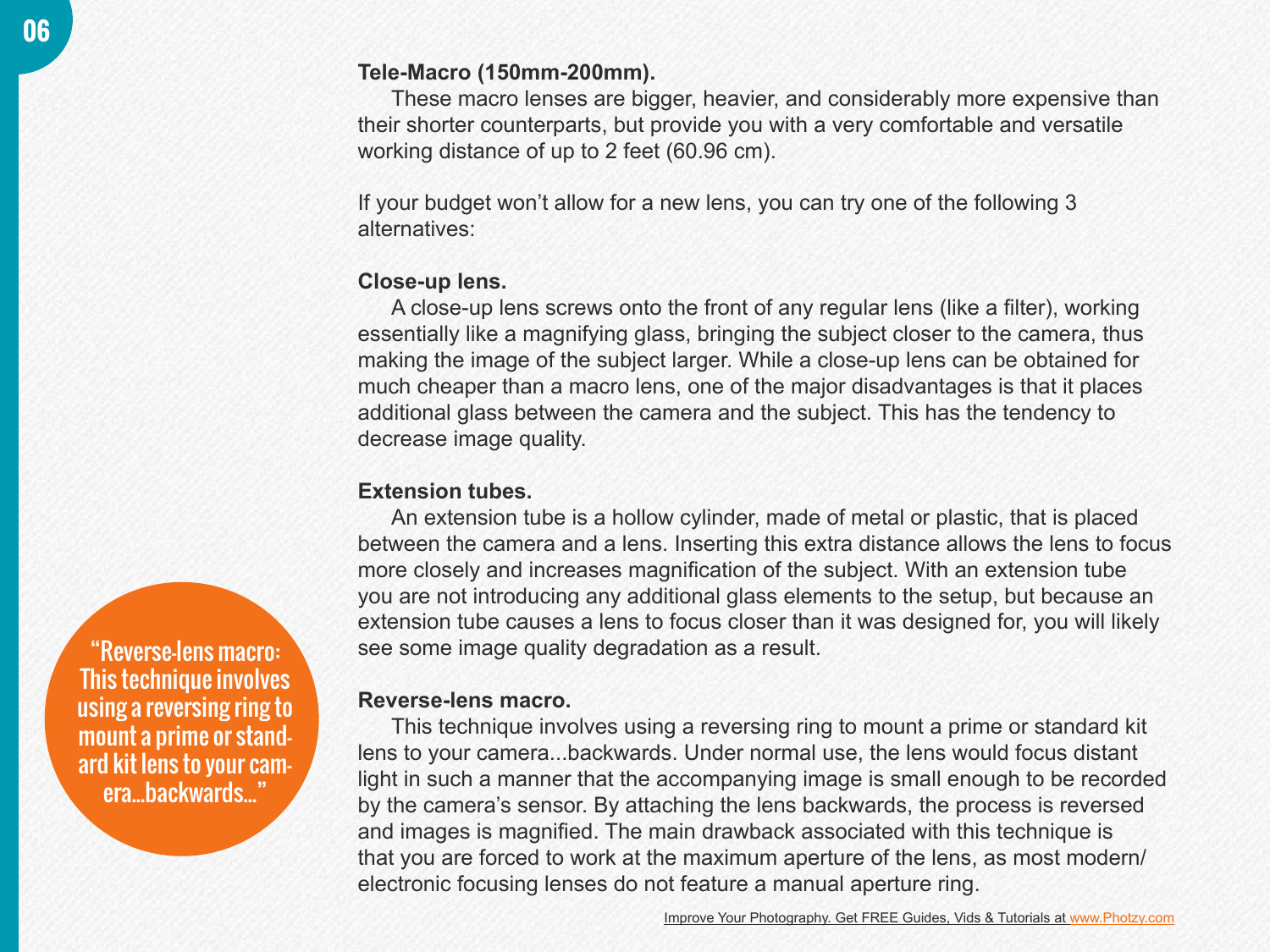## <span id="page-6-0"></span>**GET FAMILIAR with your subject**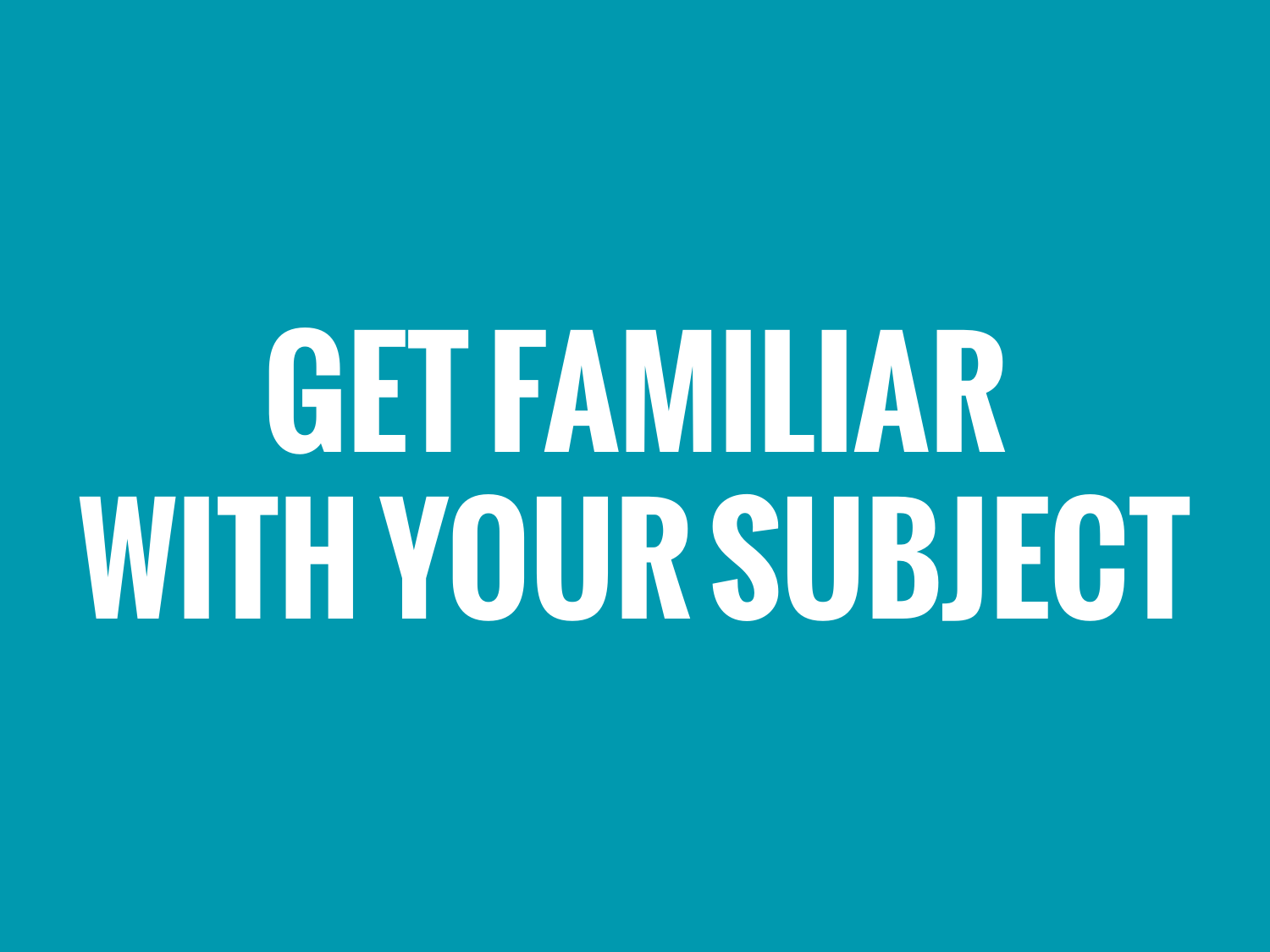

"It is still important to know as much as possible about the traits of whatever you're shooting..."

### **Getting Familiar With Your Subject**

This is true no matter what kind of photography you are doing. If you were doing a photo shoot with a human subject, you'd want to have a good rapport with him or her, right? It makes for a better photo.

The same principle applies to macro photography, especially when shooting insects. It helps to know their behavior; how do they respond to being approached by humans? Obviously if you are shooting flowers or sea shells, then you aren't concerned with them scurrying away if you get too close. But it is still important to know as much as possible about the traits of whatever you're shooting.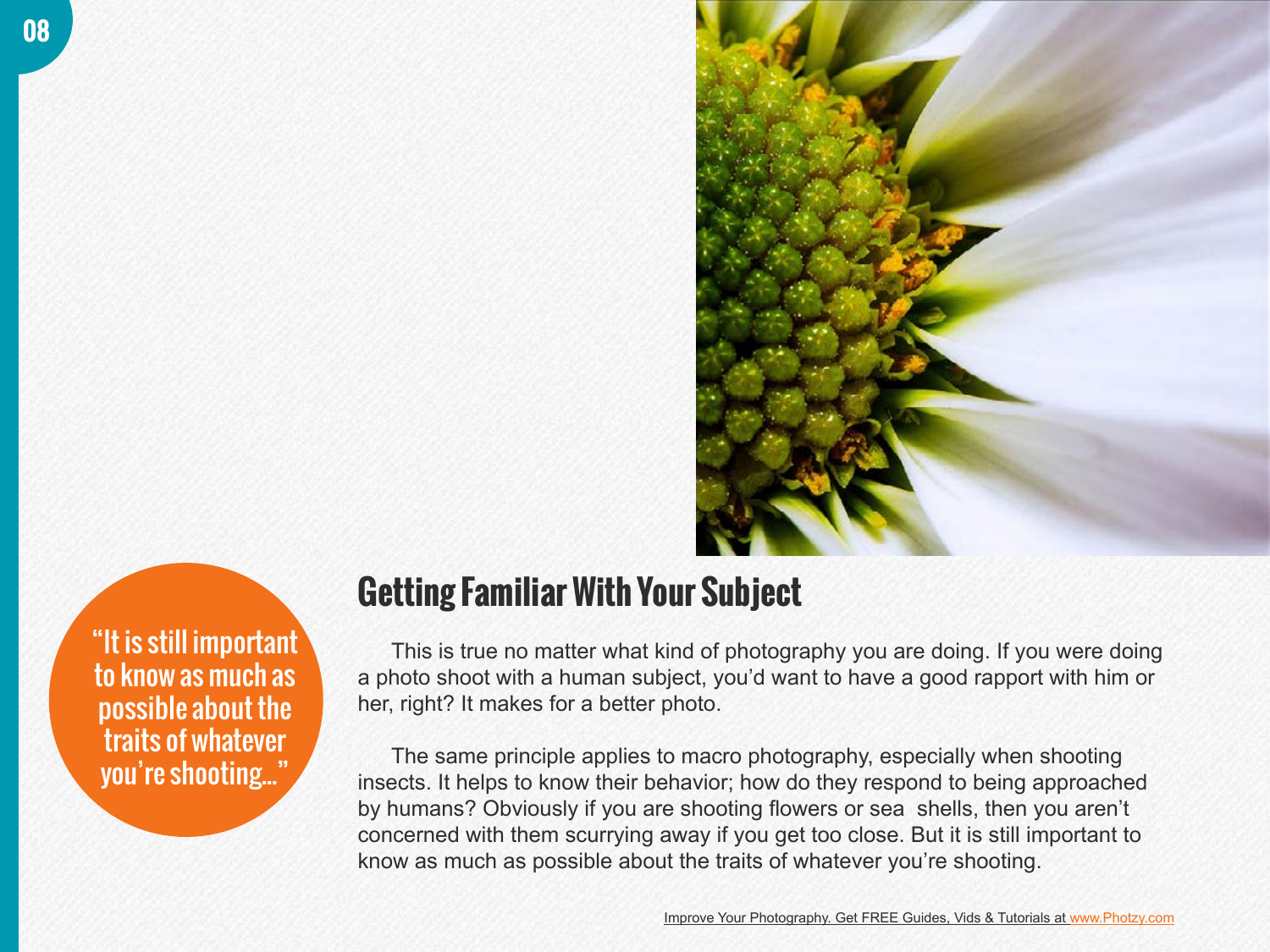### <span id="page-8-0"></span>**Patience, patience, patience**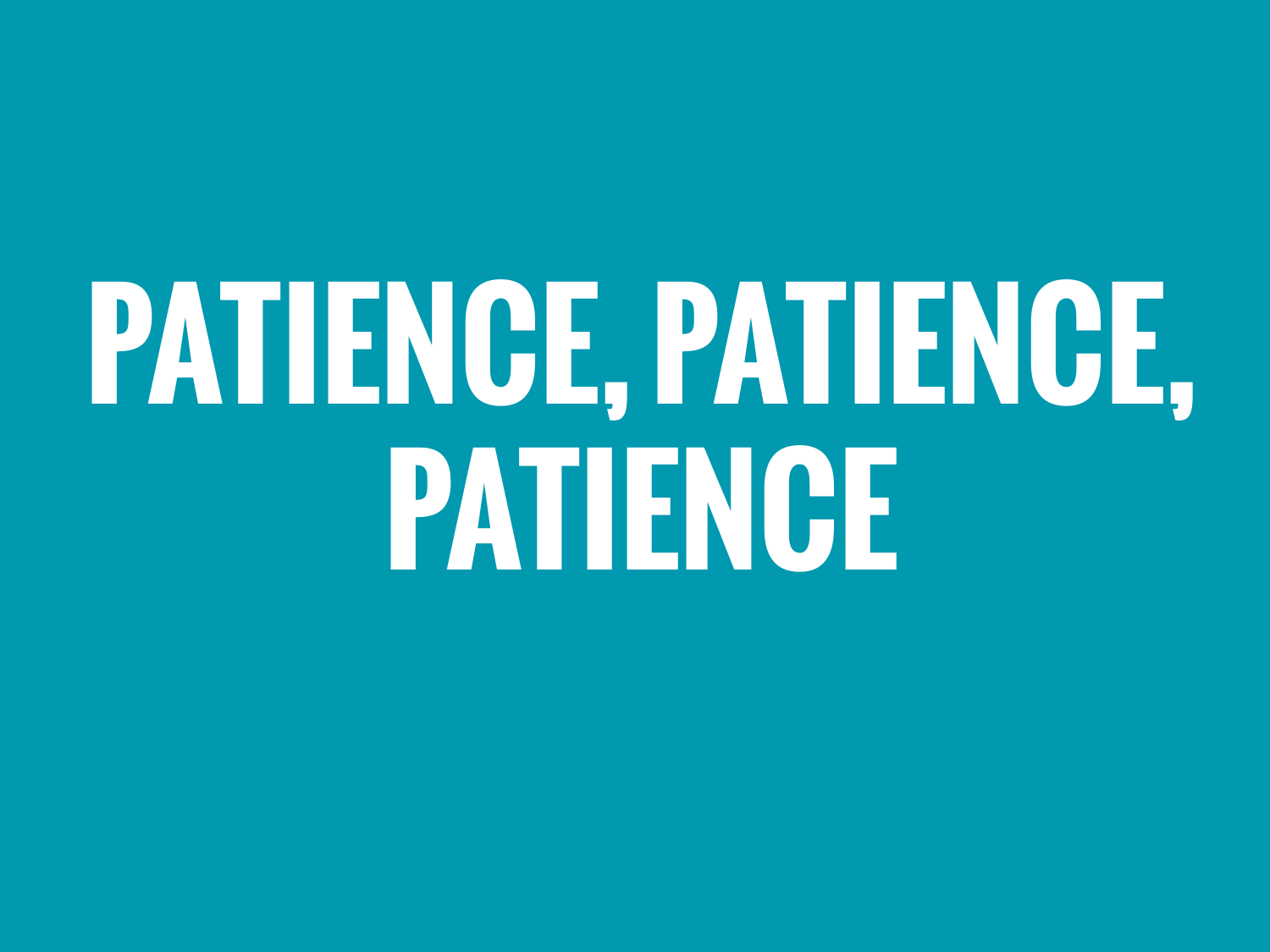Trust me when I say you're going to take a lot of bad shots; a lot of poorly lit, out of focus, out of frame shots..."

### **Patience, Patience, Patience**

As in patience with your subject and patience with yourself. If you intend to photograph an insect, stalking said insect will more than likely prove unsuccessful.

Instead of hunting down that elusive dragonfly, simply position yourself in an area that dragonflies frequent...and wait. If you remain vigilant, an opportunity will present itself eventually.

But what if that perfect opportunity finally occurs and you blow it?

Well, it happens. And this is where patience with yourself comes into play. Trust me when I say you're going to take a lot of bad shots; a lot of poorly lit, out of focus, out of frame shots. Just keep trying. When you do nail that perfect shot you will be giddy with delight.



Improve Your Photography. Get FREE Guides, Vids & Tutorials at [www.Photzy.com](http://www.photzy.com)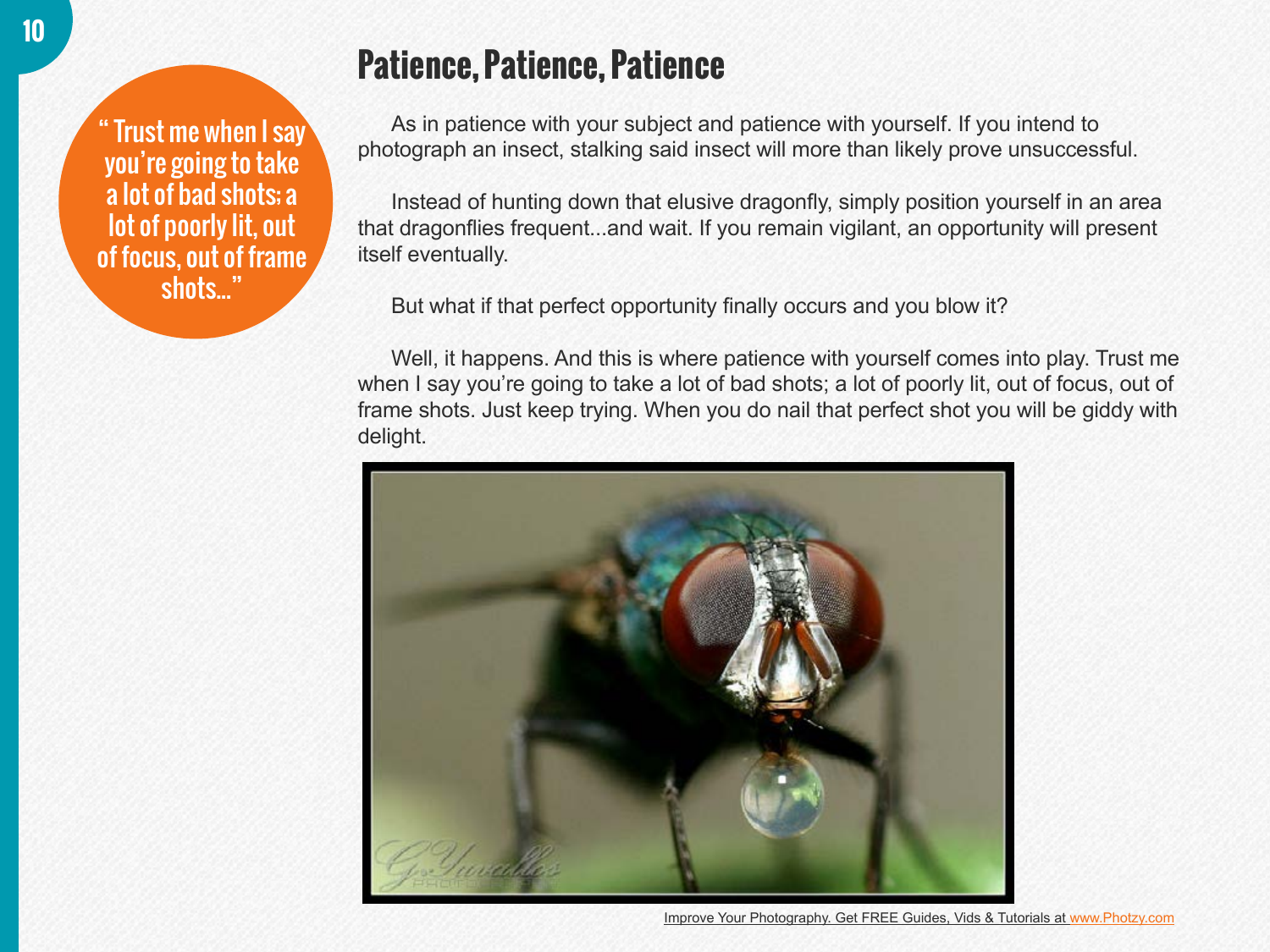# <span id="page-10-0"></span>**Light It Up**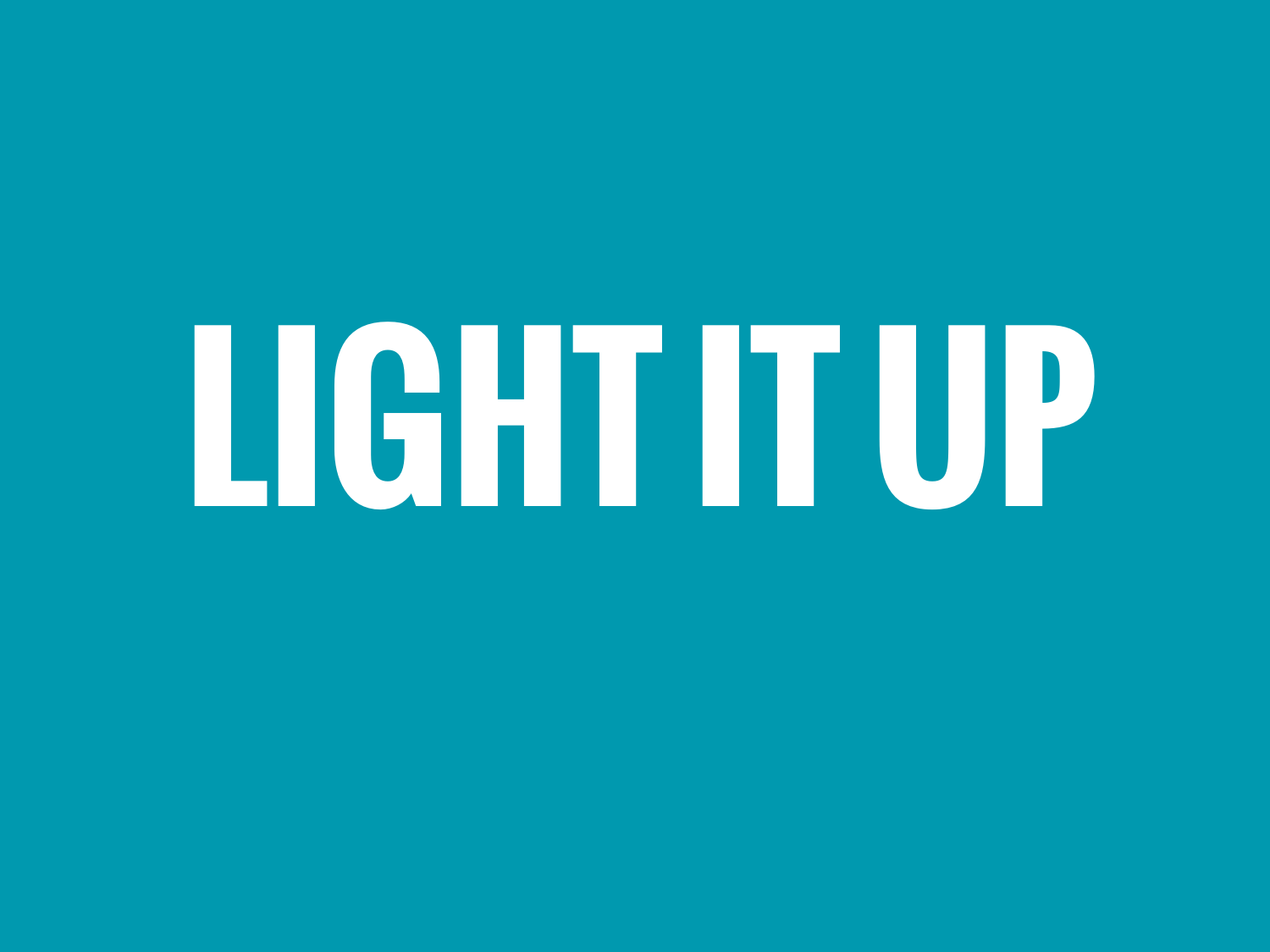"We would all love to use natural light, but sometimes even the sun won't get the job done...."

### **Light it Up**

Excellent lighting is key for successful macro photography. We would all love to use natural light, but sometimes even the sun won't get the job done. There are a few variables to account for when determining whether natural light will be enough: your subject, the time of day/intensity of the sunlight, the lens you are using.

If you are outdoors shooting leaves in low morning light, for example, you might be okay, as the translucence of the leaves will allow you to backlight them.

Backlighting could also work for flowers and butterflies. As mentioned previously, the lens itself could possibly make getting good light more difficult; simply, the closer you are to your subject, the more difficult it is to light it.

If it is a case of your body and/or your lens blocking out the sun, this can be solved by using flash. Your camera's built-in flash is not likely to be up to the task of providing adequate light for macro photography, so an external flash is in order. Getting that flash off the camera will provide even better results.

If you think macro photography will become something you invest a lot of time in, you may even want to consider a ring flash. This special type of flash unit fits around the front end of your lens and is powered by connecting to the hot shoe mount atop the camera.

A ring flash will not only allow you to get your camera closer to the subject, it also provides a more even illumination than a standard flash since the origin of the light is considerably closer to the optical axis of the lens.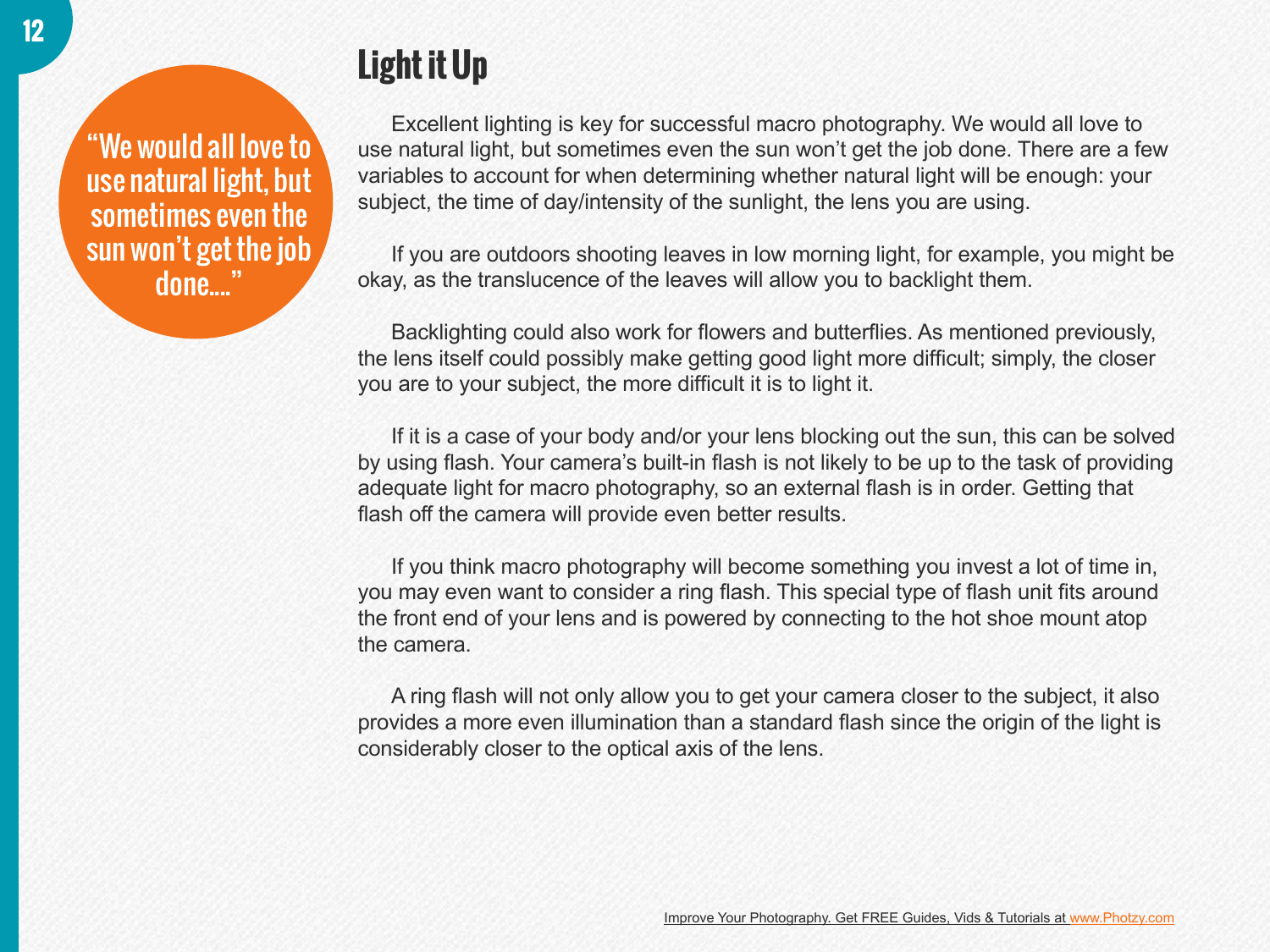# <span id="page-12-0"></span>**Effective Aperture**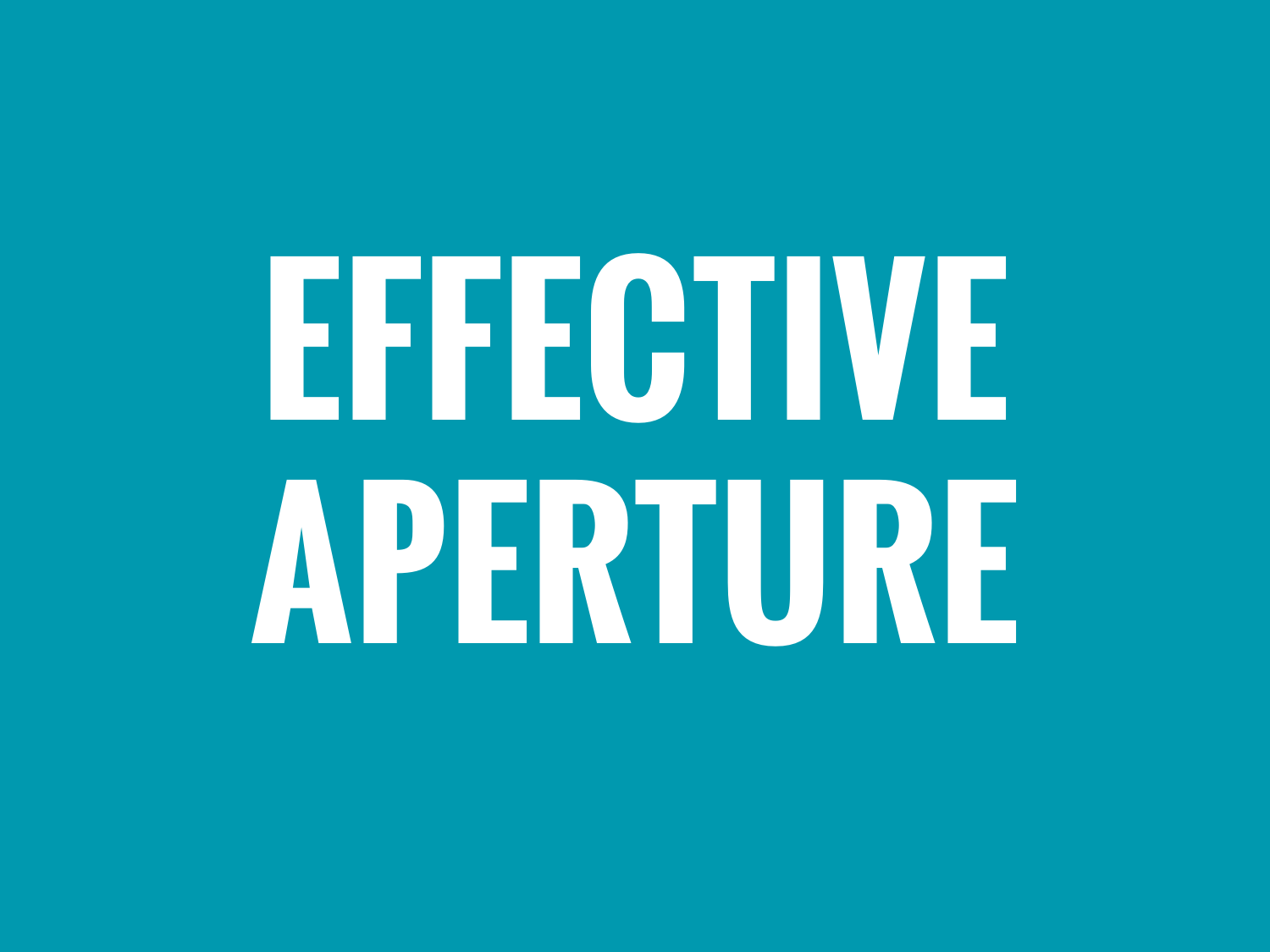"As you focus closer and closer on a subject, not only does magnification increase, but the aperture becomes darker..."

### **Effective Aperture**

Assuming you have mastered the concept of aperture in "normal" photography, you may notice some comparatively unusual behavior of aperture settings in macro photography. Typically, the aperture setting your camera displays is, in part, a function of the lens being set to infinity focus. As you focus closer and closer on a subject, not only does magnification increase, but the aperture becomes darker.

Thus, in macro photography, you are dealing with what is referred to as effective aperture. At 1:1 you lose approximately 2-stops of light, meaning the effective aperture is 2-stops smaller than what your lens is set to; therefore, an aperture reading of f/2.8 means the effective aperture is actually closer to f/5.6.

If you are shooting at a magnification of anything other than 1:1, you may calculate the effective aperture by using the following formula: effective aperture = *(lens aperture) x (1 + magnification)* 

While useful, the above formula yields an approximation of effective aperture. If you are for any reason interested in a more precise calculation, you will need to know the pupil magnification value of your lens and then apply it to this formula: effective *aperture = (lens aperture) x (1 + magnification / pupil magnification)*

Is successful macro photography dependent on doing these calculations on your own? Absolutely not.

Since you will most likely be shooting at life-size magnification most of the time, just take note of the camera reading and remember that there's a 2-stop difference between actual aperture and effective aperture

(note: Nikon cameras calculate effective aperture for you).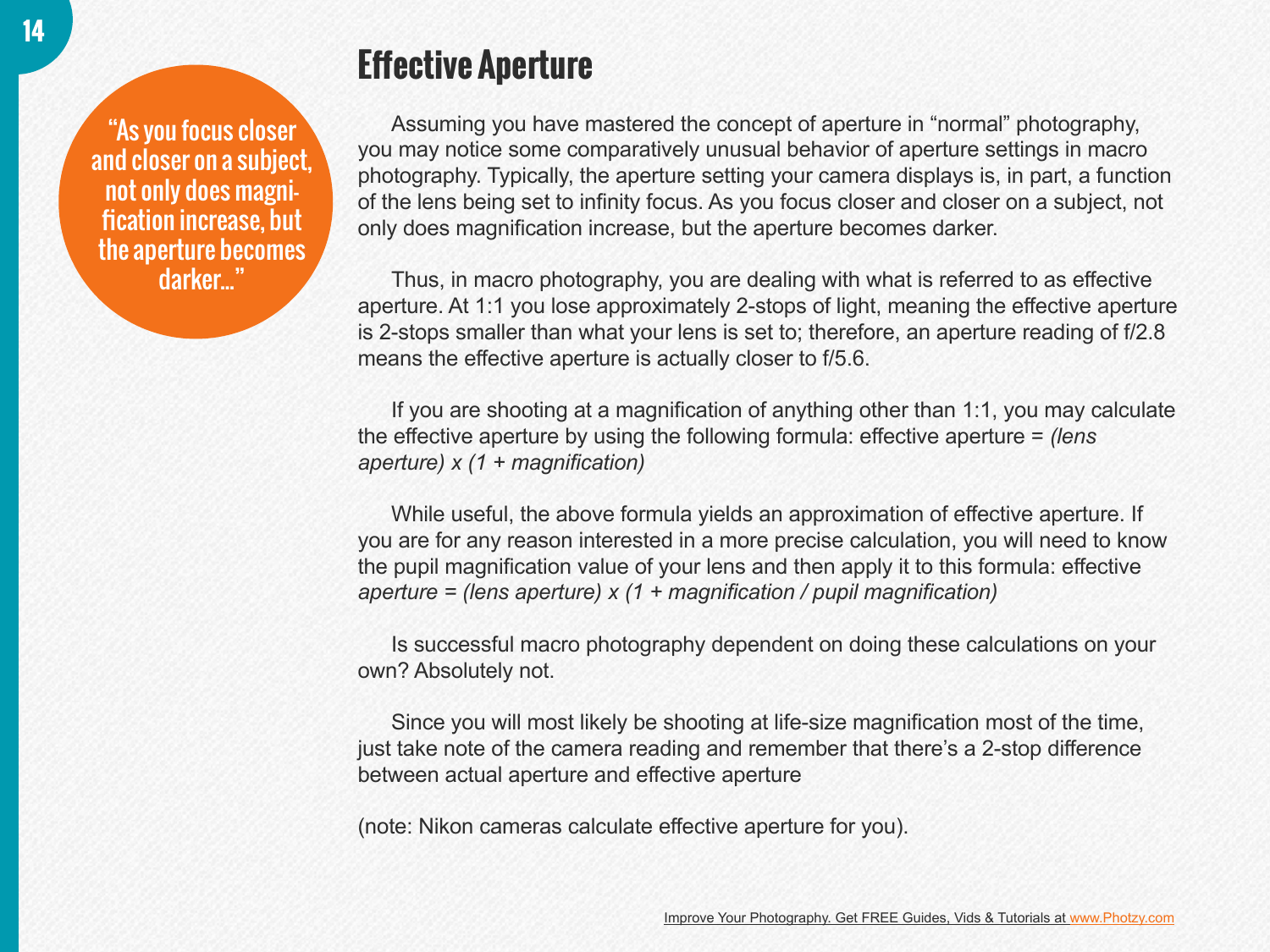## <span id="page-14-0"></span>**Depth of field**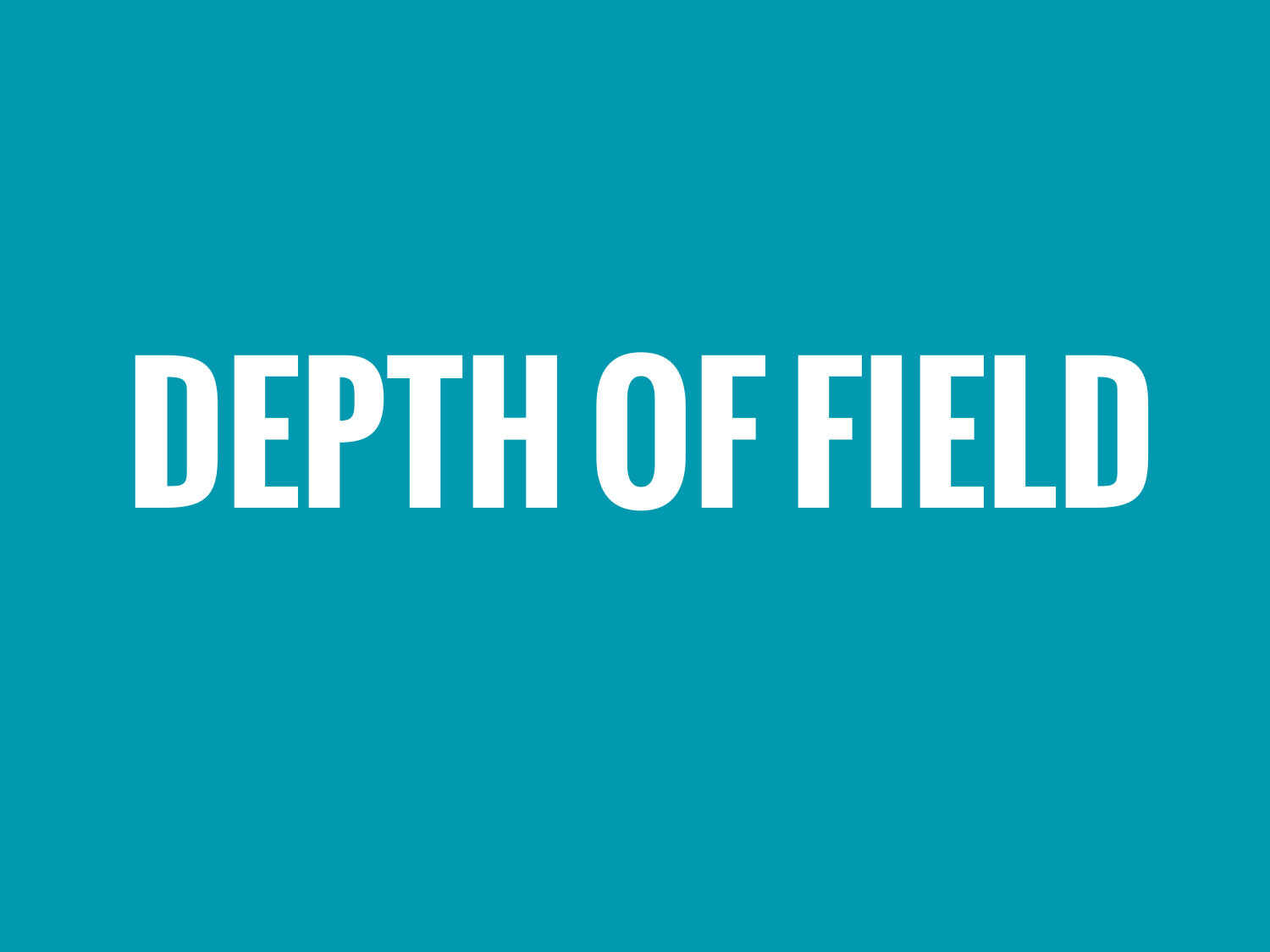### **Depth of Field**

There is virtually no depth of field in macro photography; some photographers will say there is none, others will say it's less than a millimeter. It doesn't really matter who is right or wrong, because the fact is that you are going to have to take great care to place your subject in such a manner so that all of it lies within the plane of focus.

 In order to photograph your subject in sharp focus, you will need to use small apertures such as f/16 to f/32. However, many lenses begin to show the effects of diffraction (soft images) once you reach apertures smaller than f/14.

If you find this to be a problem, limit your aperture to f/16 and focus on the most crucial part of the subject. If you insist on having the entire subject in focus and you can't achieve the desired result with the simple combination of your camera and lens, you may choose to turn to software and employ a technique known as focus stacking.

 Focus stacking involves taking multiple shots of a subject at different focal lengths using the same exposure. You will then combine or "stack" the series of images in photo editing software.

There are a number of specialized applications that designed specifically for photo stacking, including Picolay, Helicon Focus, and Tufuse. Or you can use Photoshop and immerse yourself in some pretty heavy masking and layering work.

No matter which method you choose, the point of focusing stacking is to combine the in-focus areas of a series of image, thereby producing a composite image with depth of field that would not otherwise be attainable. Just know that this technique requires a stabilized camera and a subject that is not moving.

"In order to photograph your subject in sharp focus, you will need to use small apertures such as f/16 to f/32...."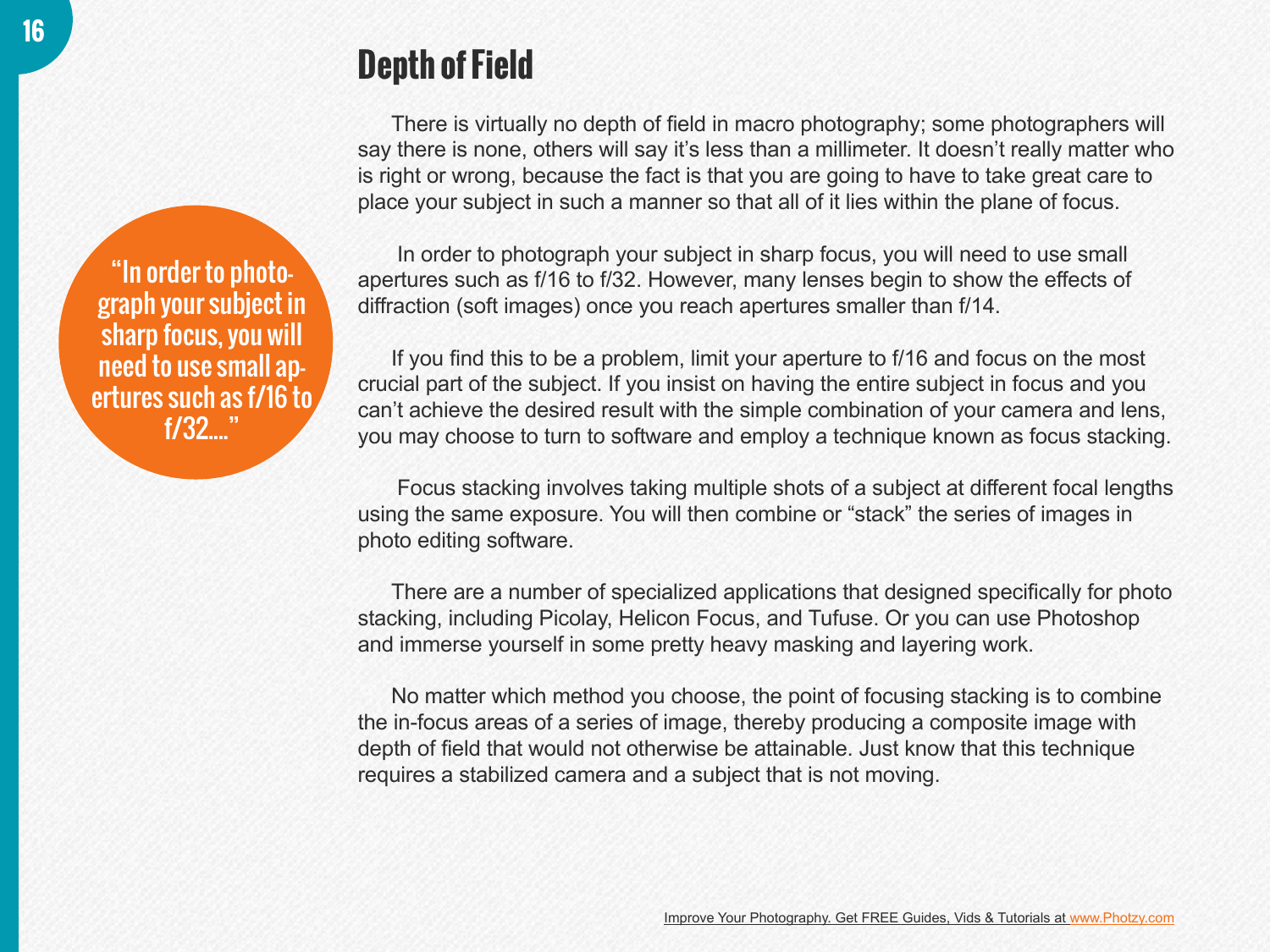## <span id="page-16-0"></span>**Exposure**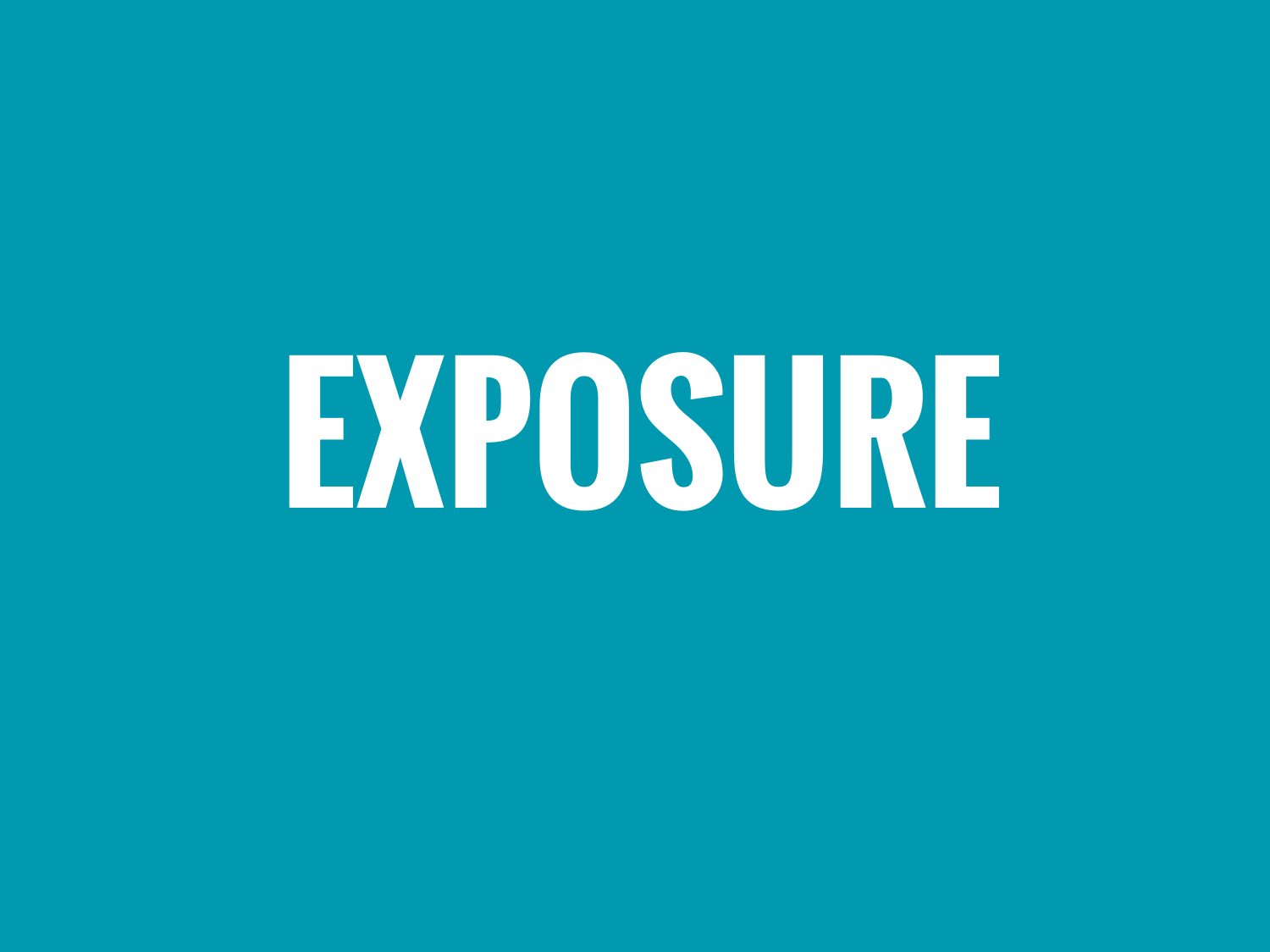

"Attempting to use manual flash exposure will simply make your job more complicated..."

### **Exposure**

Manually set your camera for whatever impact you want depth of field to have (f/32, for example, if you want the whole subject in sharp focus) and set your shutter speed to the flash's sync speed (depending on your camera, this will be anywhere from 1/125 to 1/500). The camera is going to do a fine job with metering, so this isn't something you will have to put a whole lot of thought into.

Attempting to use manual flash exposure will simply make your job more complicated, as you will have to adjust your exposure every time your shooting distance changes...which is quite often in macro photography.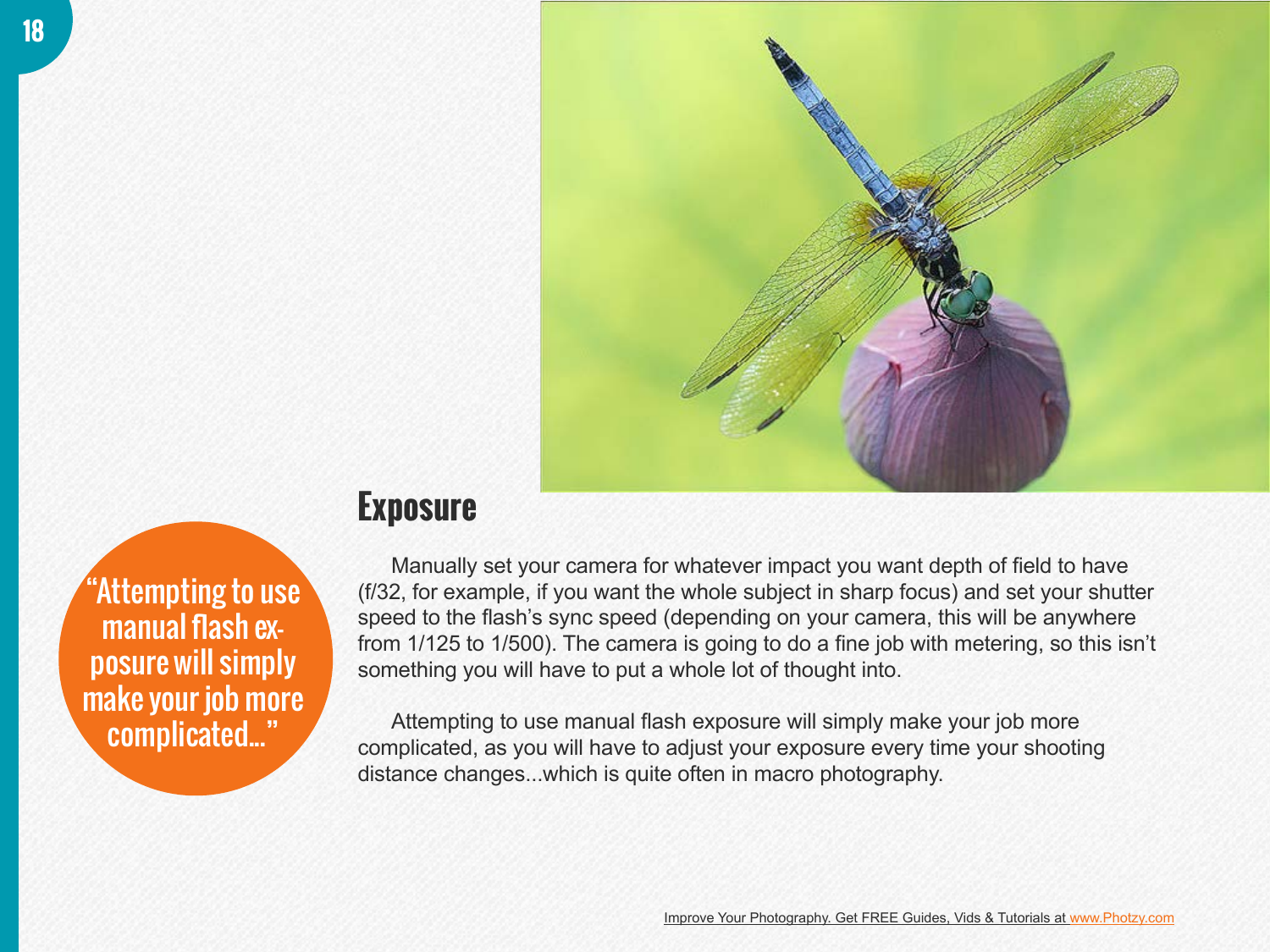## <span id="page-18-0"></span>**Perfect focus**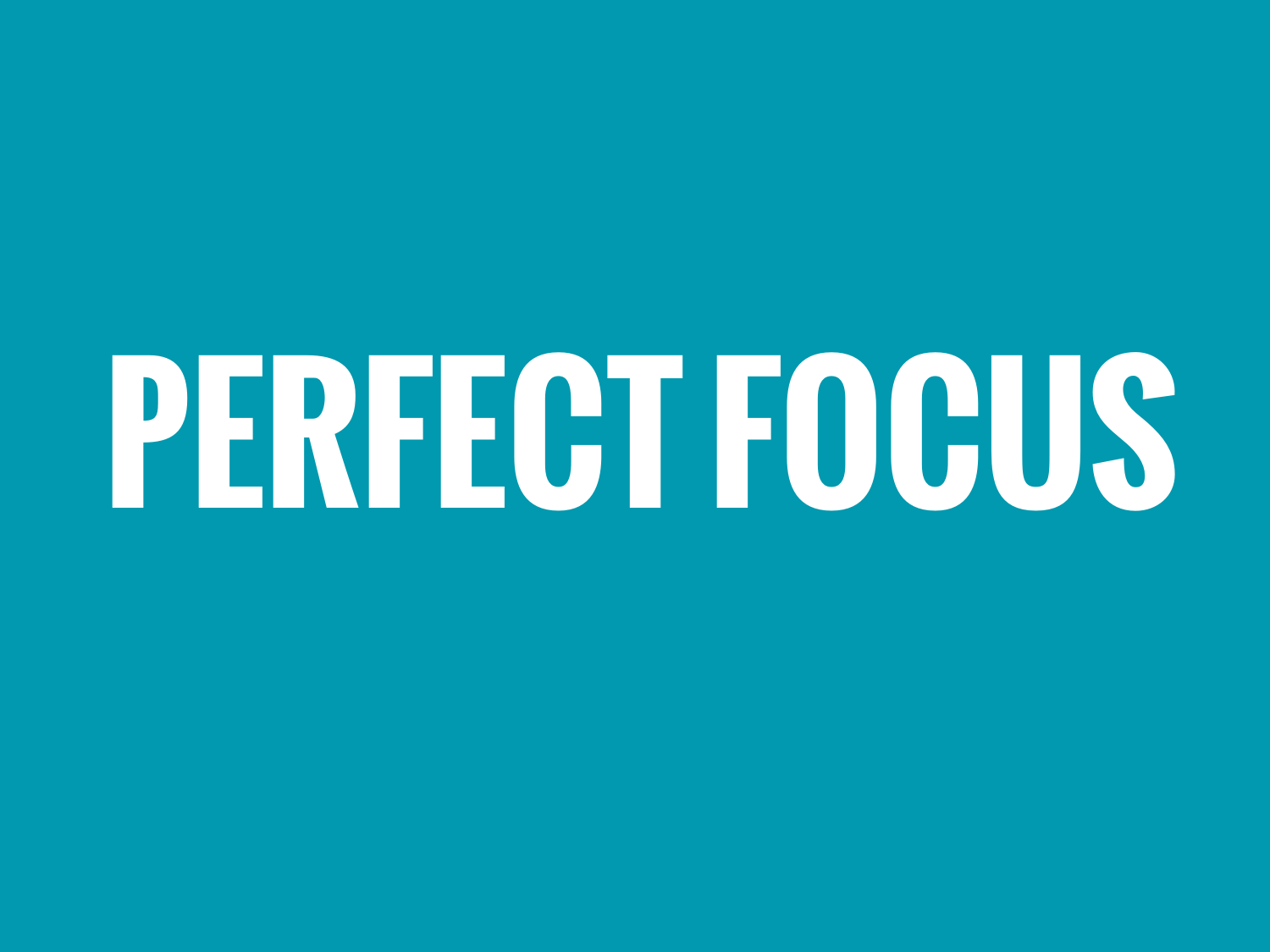### **Perfect Focus**

Nailing focus is perhaps the trickiest aspect of macro work. The best advice I can give here is to get comfortable with manual focus.

Attempting to autofocus will do nothing but frustrate you. Before you try your hand at moving subjects, get in some good manual focusing practice on anything that won't run or fly away from you.

Once you've mustered the courage to test out your newly acquired skill on more animated lifeforms, you can further aid yourself by pre-focusing. This involves placing an object of similar size as your subject in an area within the camera's field of view where you expect your subject to make an appearance. When the real thing finally shows up, you'll be ready to shoot.

Yes, there is some guess work involved with this method and, depending on what your subject is, may never find yourself needing to use it. But if you practice it, it'll be there for you to fall back on if necessary.

The aforementioned recommendation to use manual focus notwithstanding, I feel I should mention something known as Macro Servo AF. This is a special "macro focusing mode" found in the Canon EOS 7D camera. When a Canon USM (Ultra Sonic Motor) macro lens is attached to the 7D with the camera in AI Servo mode, and the lens is set to shoot at 1/3 life-size or greater, the AI servo doubles its sample rate and shifts from predictive focus tracking to continuous autofocus in order to compensate for subject movement, movement introduced by wind, or movement caused by hand-holding the camera.

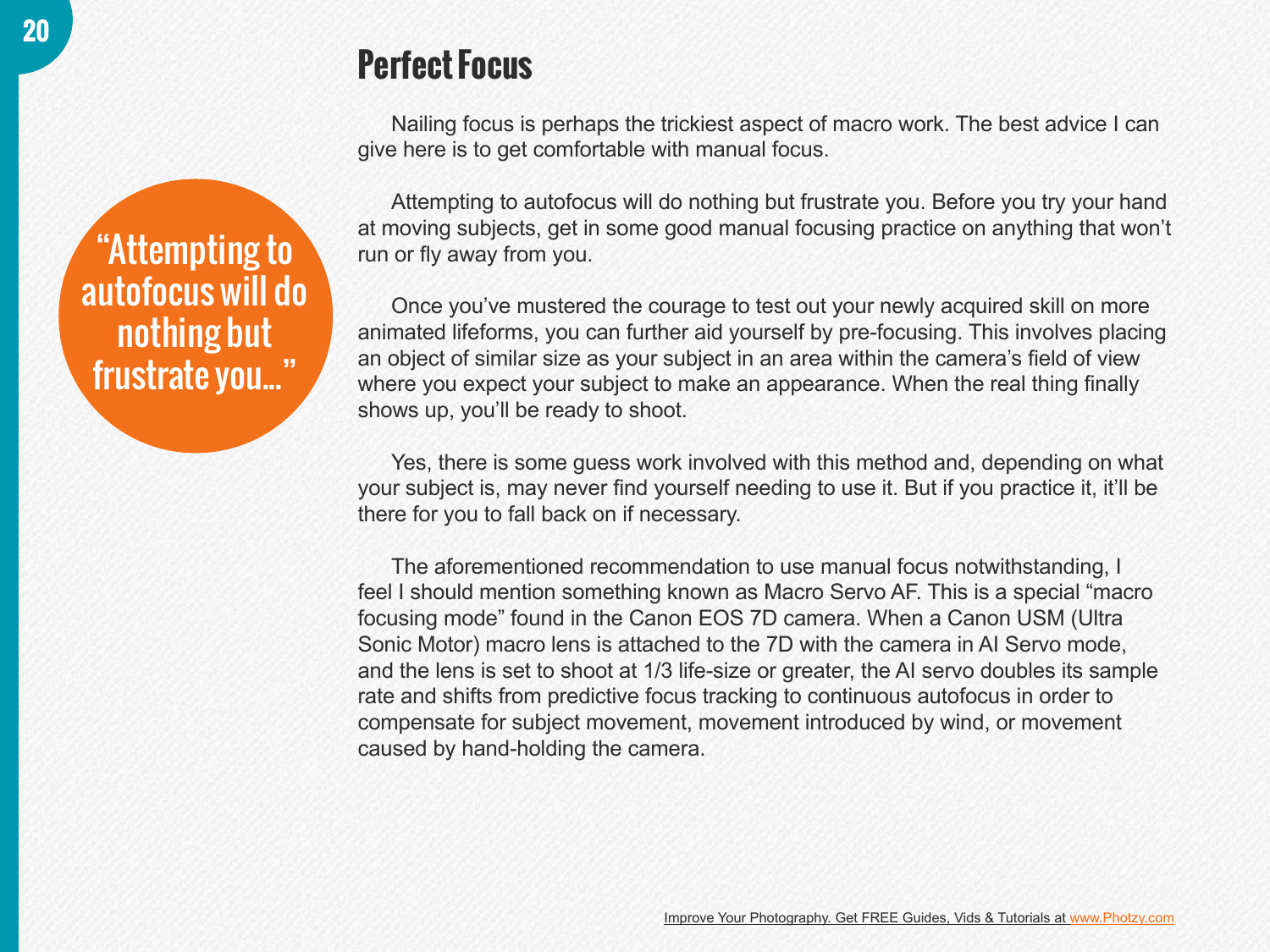### <span id="page-20-0"></span>**Asteady hand or a tripod?**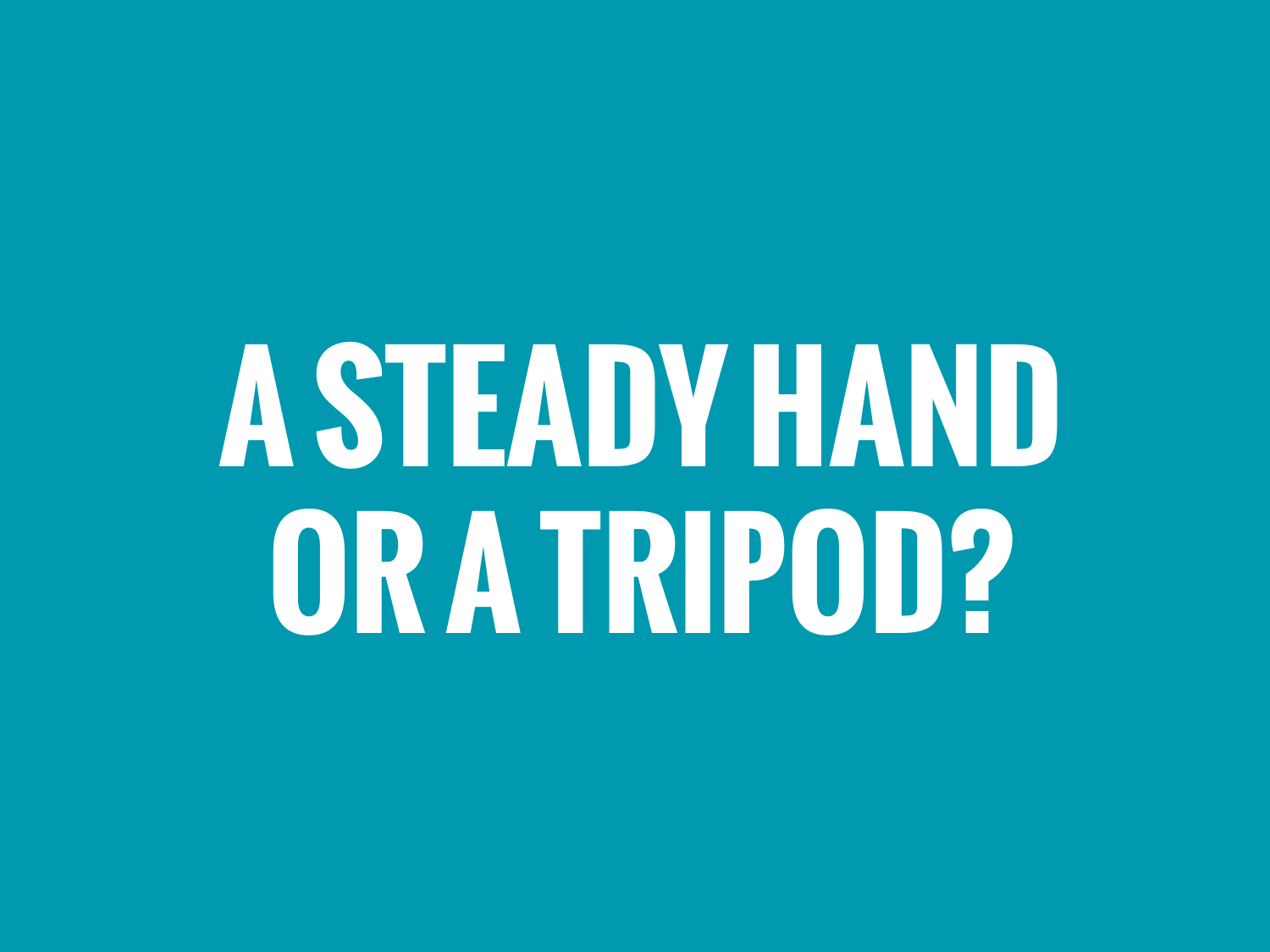### **A Steady Hand or a Tripod?**

Many photographers prefer hand-holding their camera while doing macro work.

The freedom that hand-holding provides is the obvious highlight here. You can follow that creepy crawler around wherever it goes, and even when you're shooting an inanimate object you can easily maneuver yourself into the best position to get the shot just the way you want it. The flash will freeze any motion you may encounter.

Now, if you are relying on natural light for your macro photography -- especially if you are shooting insects -- you should opt to use a tripod.

Choose a sturdy tripod that has a high load capacity (10+ lb/5+ kg), versatile legs, and an adjustable center column. You can even customize your tripod for macro work by using a focusing rail, which allows you to move the entire camera forward, backward, left, and right in very precise increments, something you cannot achieve using a standard tripod-ballhead combination.



"if you are relying on natural light for your macro photography - especially if you are shooting insects - you should opt to use a tripod..."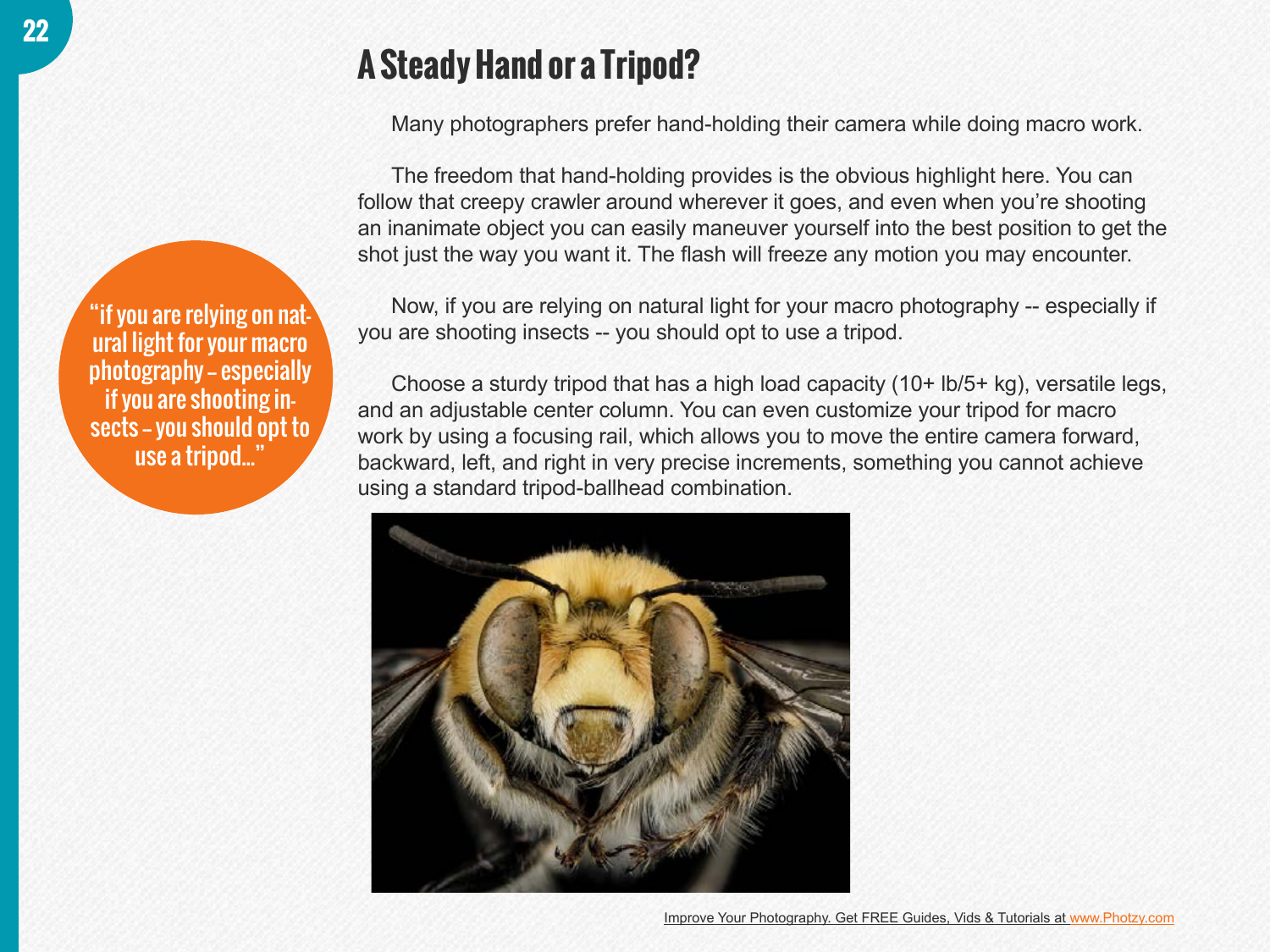## <span id="page-22-0"></span>**Extrememacro**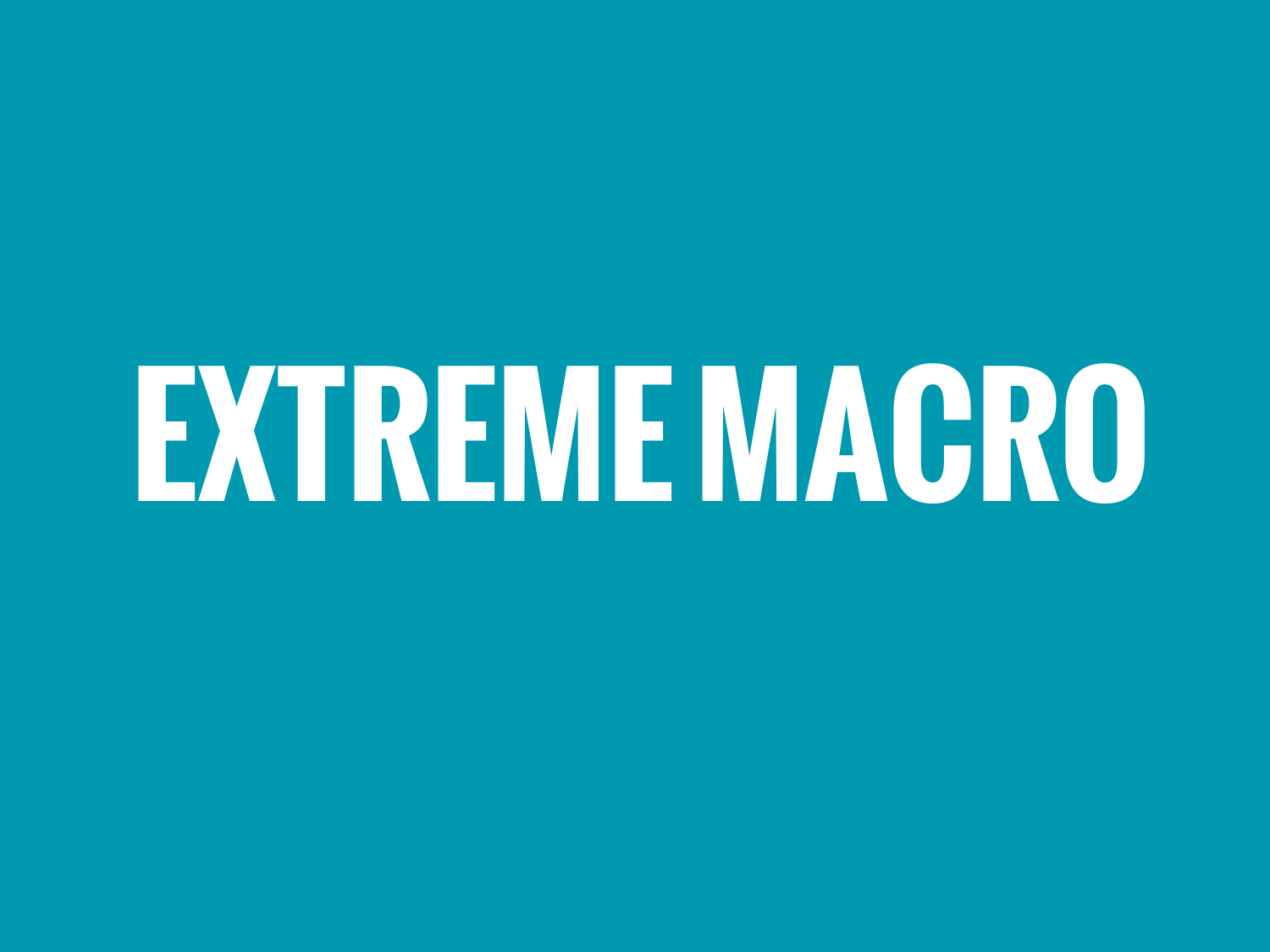### The simplest and least expensive way of doing this is by placing an extension tube between your macro lens and camera body...."

### **Extreme Macro**

Once you get the hang of all the ins and outs of macro photography and establish a skill level that you're happy with, you may want to expand your horizons a bit by going beyond life-size reproductions. The simplest and least expensive way of doing this is by placing an extension tube between your macro lens and camera body. There are, however, at least two other options available.

#### **Teleconverters**

A teleconverter is basically a magnifying glass that is placed between the lens and camera. It works by increasing the apparent focal length of the lens. Thus, a 2x teleconverter will double the apparent focal length; you will also lose 2-stops of light and will notice a marked decrease in image sharpness. If you are going to use a teleconverter, you will get the best results from using it with a fast lens (one that is at least f/2.8).

### **Specialized macro lens**

Canon's MP-E 65mm f/2.8 is a macro lens that is capable of magnifying a subject up to 5 times (5:1). As you might imagine, the learning curve for this lens is incredibly steep; among the challenges to contend with are a short working distance, decreased depth of field, loss of light, and no option to autofocus. In short, this lens is difficult to master and is, therefor, not for everyone. If you are up to the challenge, however, the thoroughly impressive results just may blow your mind.

*(Note: there is currently no Nikon equivalent of this lens)*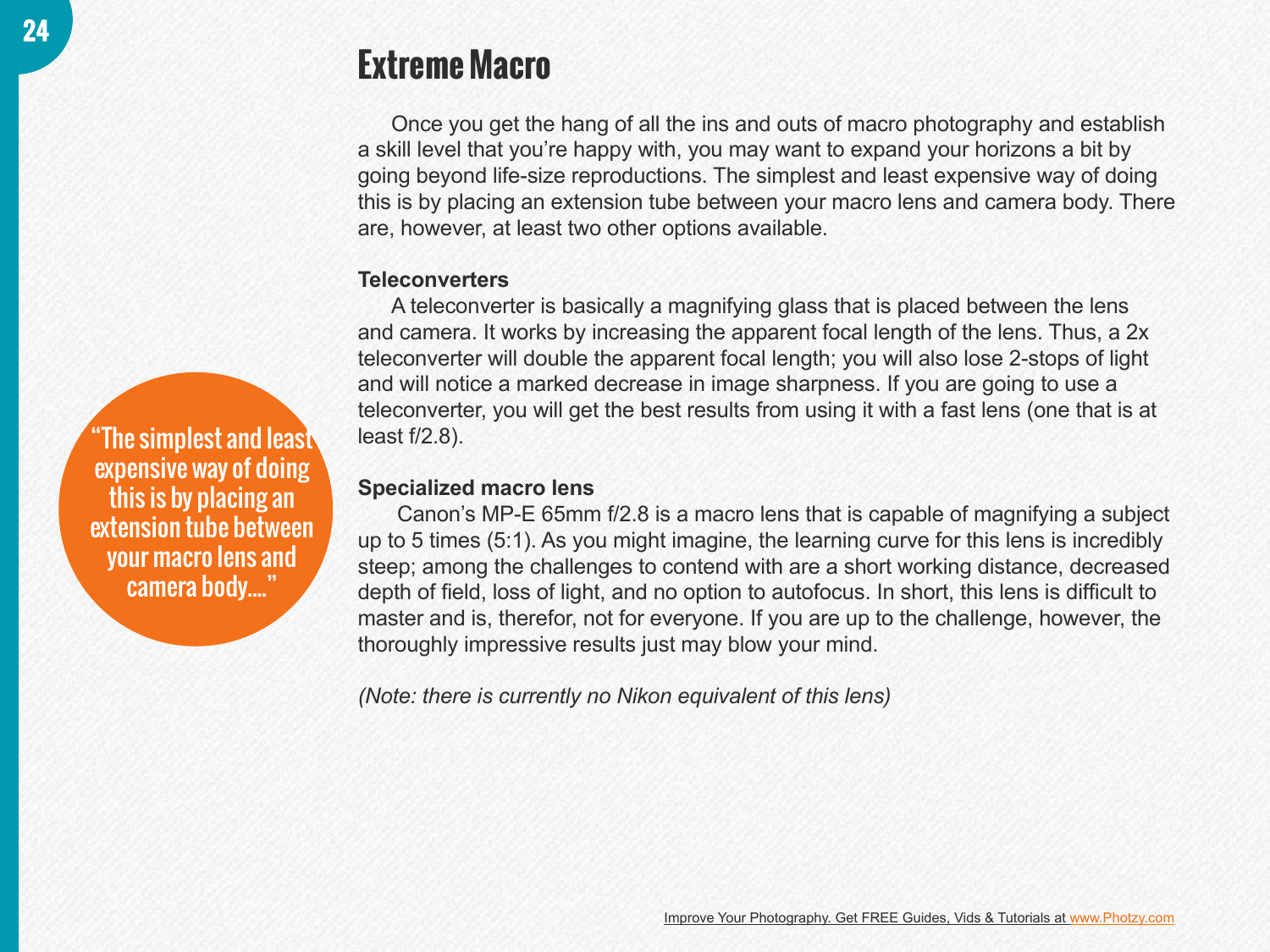## <span id="page-24-0"></span>**Learning to see**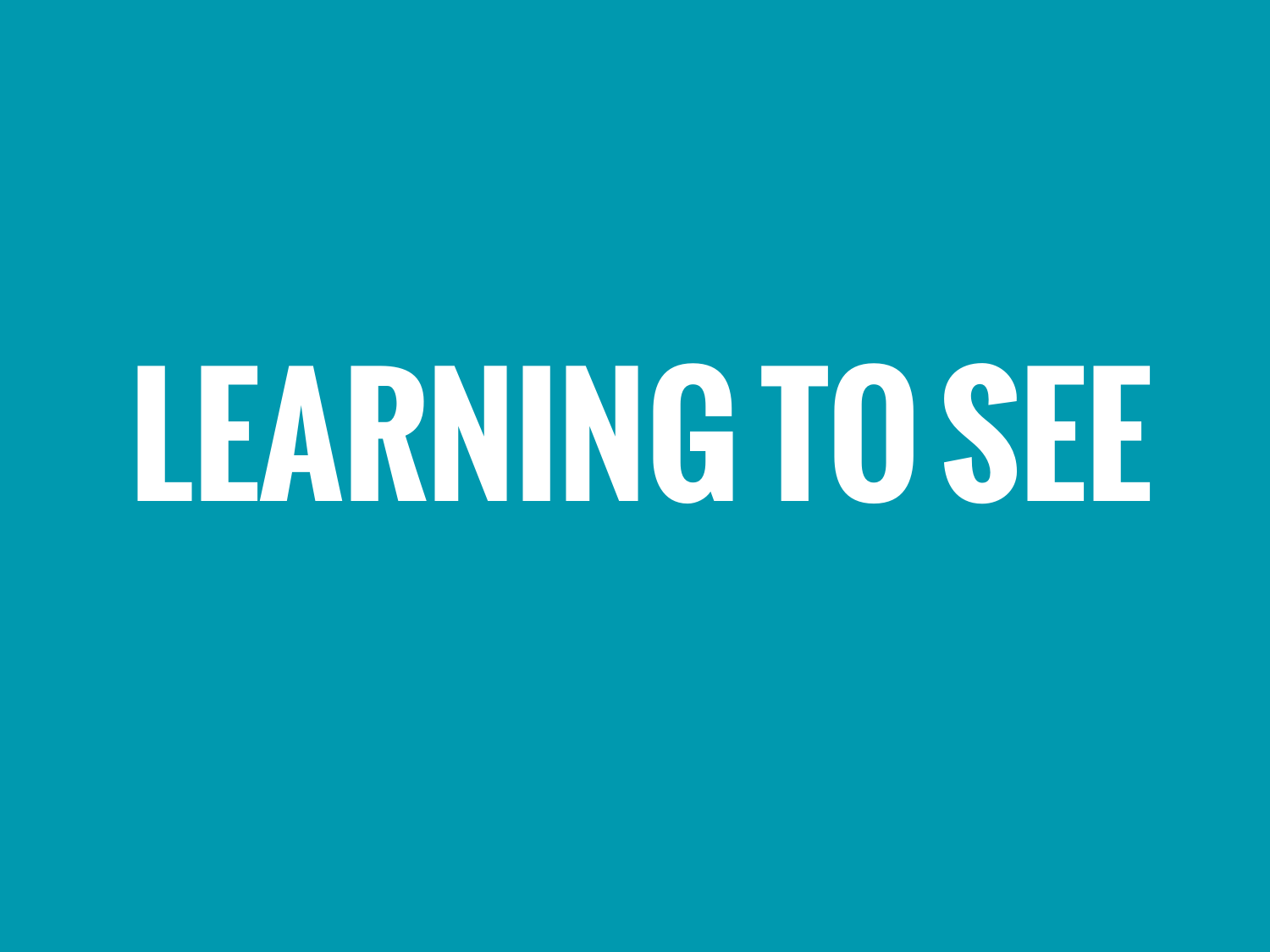"With the naked eye, we can be aware of their beauty and even their strangeness only to a certain degree...'

### **Learning to See**

Macro photography subjects are by no means limited to insects and flowers; perhaps one of the reasons they are such popular macro subjects is due to the fact that flowers and bugs can sometimes seem so foreign to us.

With the naked eye, we can be aware of their beauty and even their strangeness only to a certain degree; they remain a mystery on some level. As is our tendency as humans, we become intrigued and curious and seek out a closer view. Scientists have their microscopes and photographers, well, we have our cameras and macro lenses.

It is how we transform curiosity into art. But the tiny universe of flowers and crawling things represents just a fraction of the sources from which we may draw inspiration. In everyday life, we're accustomed to seeing the "whole" of things. Upon closer inspection, though, we begin to realize there are many more details to the story of our "big" lives.

Do you have hobby such as building models or collecting stamps or coins? Do you enjoy cooking or sewing? Start paying attention to the parts that make the whole; take the time to thoroughly examine textures and corners and nooks and crannies. This thoughtful and deliberate exercise in "seeing" will help you expand your vision for macro photography exponentially.

There is virtually no limit to what makes a suitable macro photography subject.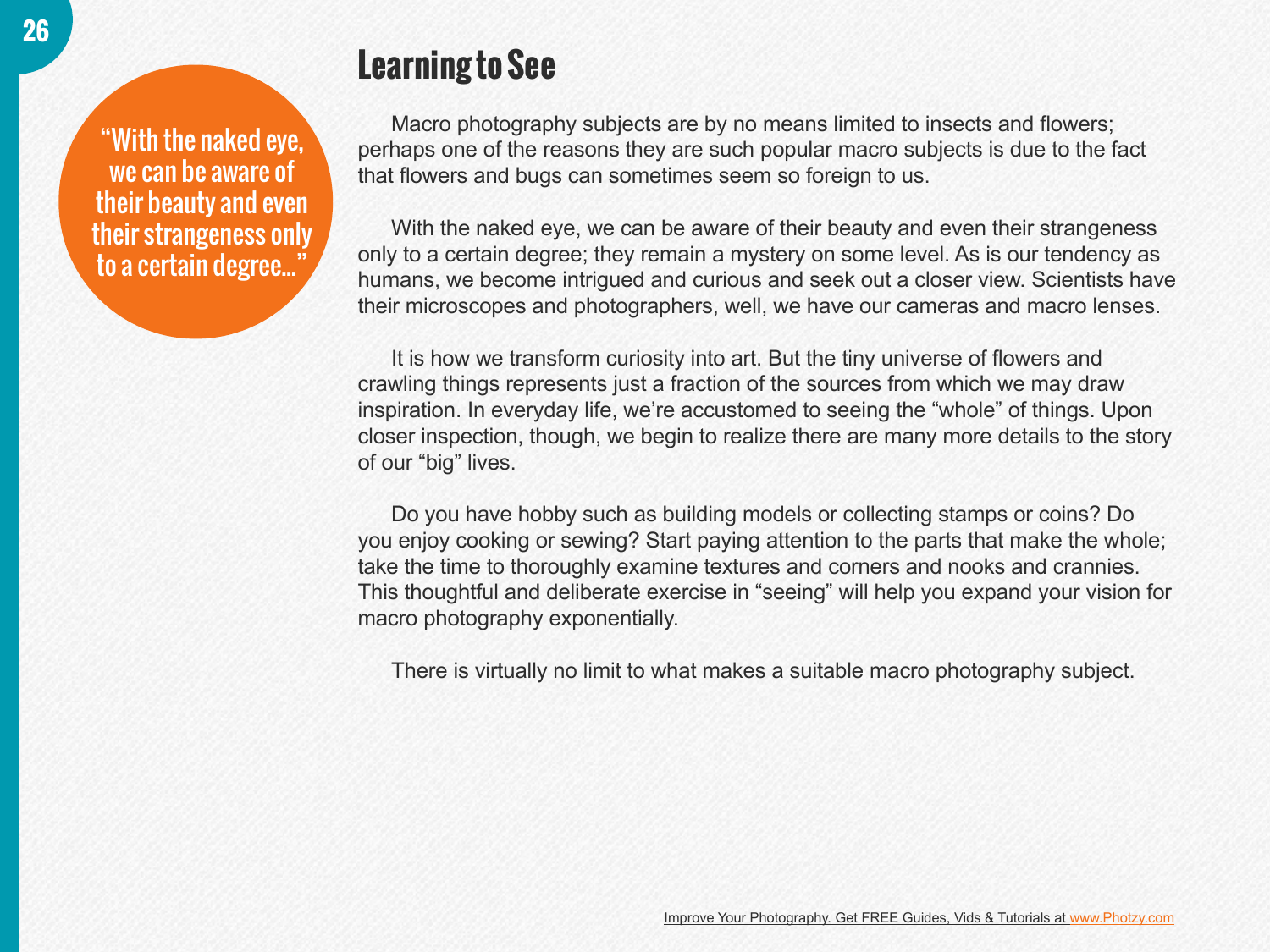

"Practice and patience will help you stay the course when you are struggling..."

As with anything worth doing, there are challenges to overcome in macro photography.

Practice and patience will help you stay the course when you are struggling, while creativity and imagination will assist in expanding your horizons and keeping your passion for photography going strong. Despite the learning curve, the essence of macro photography represents a simplicity that is often overlooked.

Macro work allows you to shoot anywhere you are; you don't even have to leave your house to find a subject. And if you just so happen to wander as far as your backyard, you will find not only an abundance of subjects, but subjects that change with the seasons.

If you can't afford a trip around the world, grab your camera and macro lens and explore the miniature exotic locations that exist all around you. To see some more of my macro work, check out this set on [Flickr](http://www.flickr.com/photos/34316967%40N04/sets/72157623545514698/).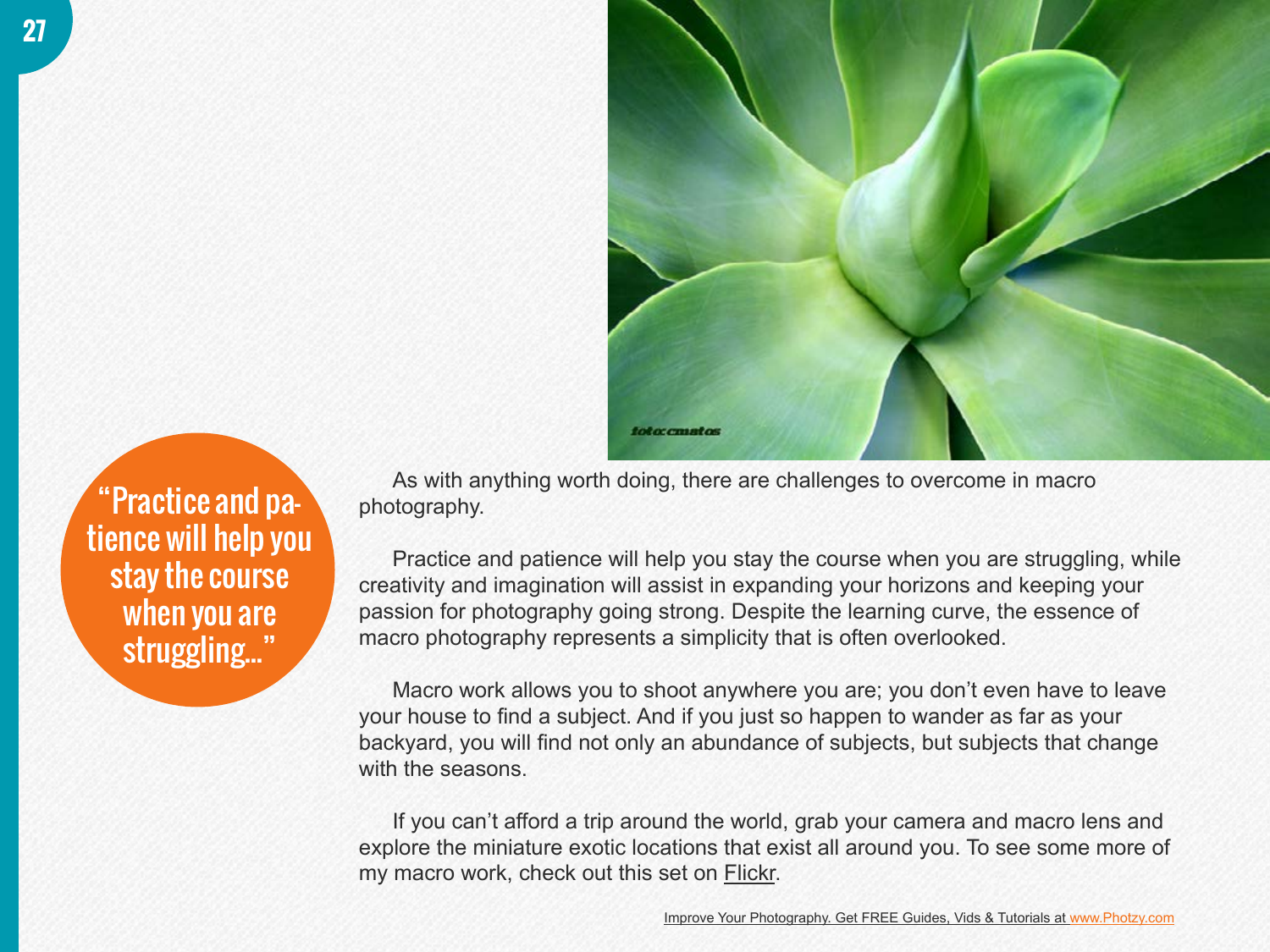Jason D. Little is a photographer (shooting macros, portraits, candids, and the occasional landscape), part time writer, and full time lover of music. You can see Jason's photography on his **[Photography Blog](http://jdevaunphotographynow.wordpress.com/)** or on **Flickr**.

### **IMAGE CREDITS:**

**Cover** - [Refreshing Orange Slice](http://www.flickr.com/photos/pinksherbet/2421441730) by [Pink Sherbet Photography](http://www.flickr.com/people/pinksherbet)

Page 08 - [Day's Eye](http://www.flickr.com/photos/34316967%40N04/7998799230) by [jDevaun](http://www.flickr.com/people/34316967%40N04)

Page 10 - [Bubble Blowing Fly](http://www.flickr.com/photos/gyuvallos/64217979/) by [Gerald Yuvallos](http://www.flickr.com/people/gyuvallos)

**Page** 18 - [Close up of a dragonfly on a Lotus Flower Bud b](http://www.flickr.com/photos/21644167%40N04/3755575059/)y [Bahman Farzad](http://www.flickr.com/people/21644167%40N04/)

**Page** 22 - [Anthophora affabilis](http://www.flickr.com/photos/usgsbiml/8203042364/) by [USGS Bee Inventory and Monitoring Laboratory](http://www.flickr.com/people/usgsbiml/)

**Page** 27 - [Say What You Feel](http://www.flickr.com/photos/chrismatos/6110190851) by [Chrismatos♥](http://www.flickr.com/people/chrismatos/)

**Font Credit**:

Oswald: <http://www.fontsquirrel.com/foundry/Vernon-Adams>